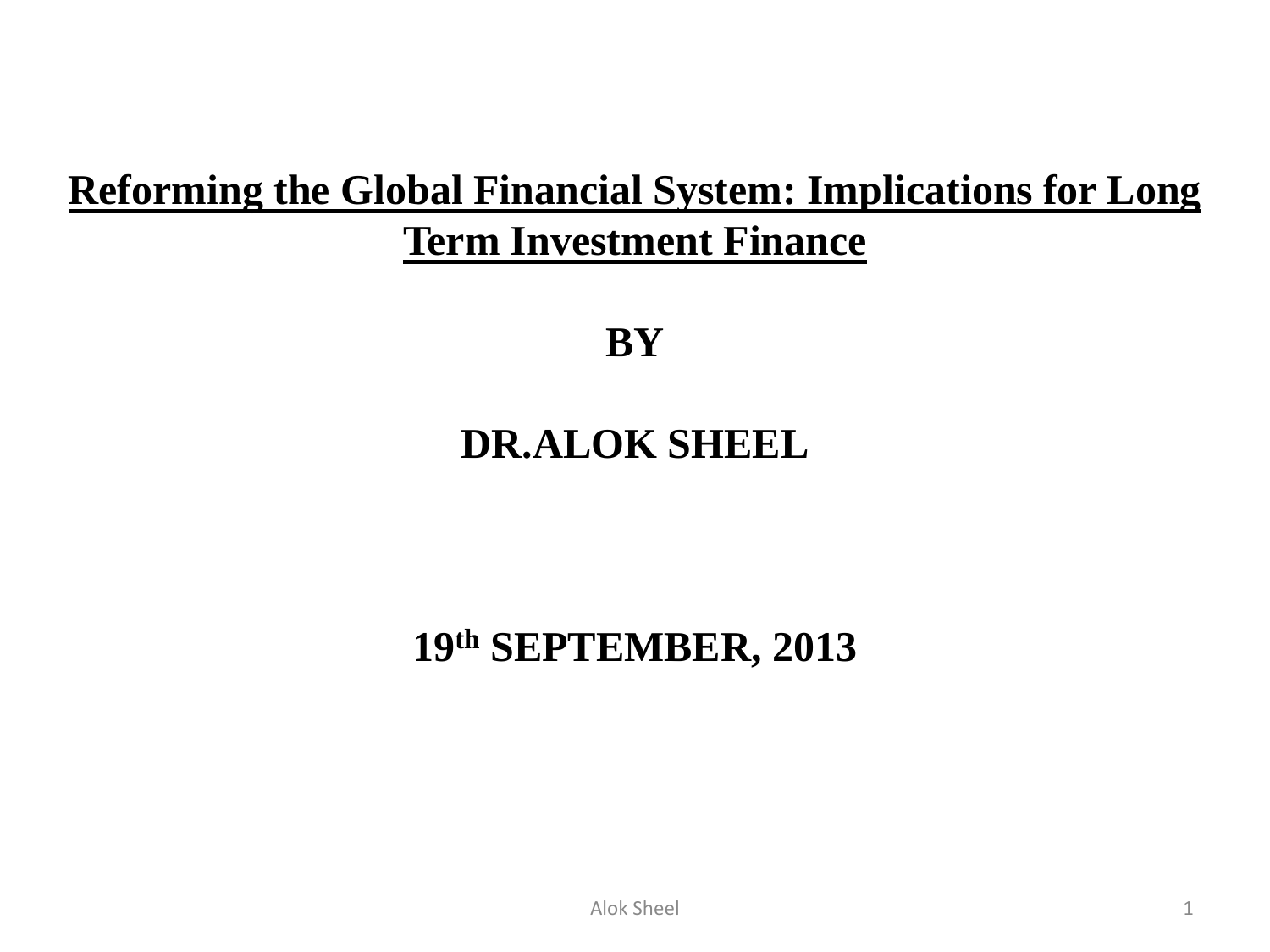### **INTRODUCTION**

- The financial crisis that erupted in 2007-08 led by a collapse in US **subprime housing loans**.
- The crisis played out primarily in the **structured products** market in 'shadow banks', although commercial banks were also deeply affected as they originator, financer and distributer of these products in various capacities.
- The fallout of the crisis was the **collapse of giant financial institutions**, liquidation, acquisition, nationalization, capital infusion, interbank liquidity freeze, write offs, losses, job losses, tumbling share prices, and finally the deepest recession in economic activity since the Great depression of the 1930s.
- **Global policy response led by the G 20** through the Financial Stability Board (FSB) and Basel Committee for Banking Supervision (BCBS) to rein in the global financial system: 4 pronged response: **Regulatory reform, Supervision, Resolution, Assessment.**
- **National response**: 'Dodd-Frank' legislation in July 2010 in the US, Vickers Commission in the UK, Liikanen proposals in EU, etc.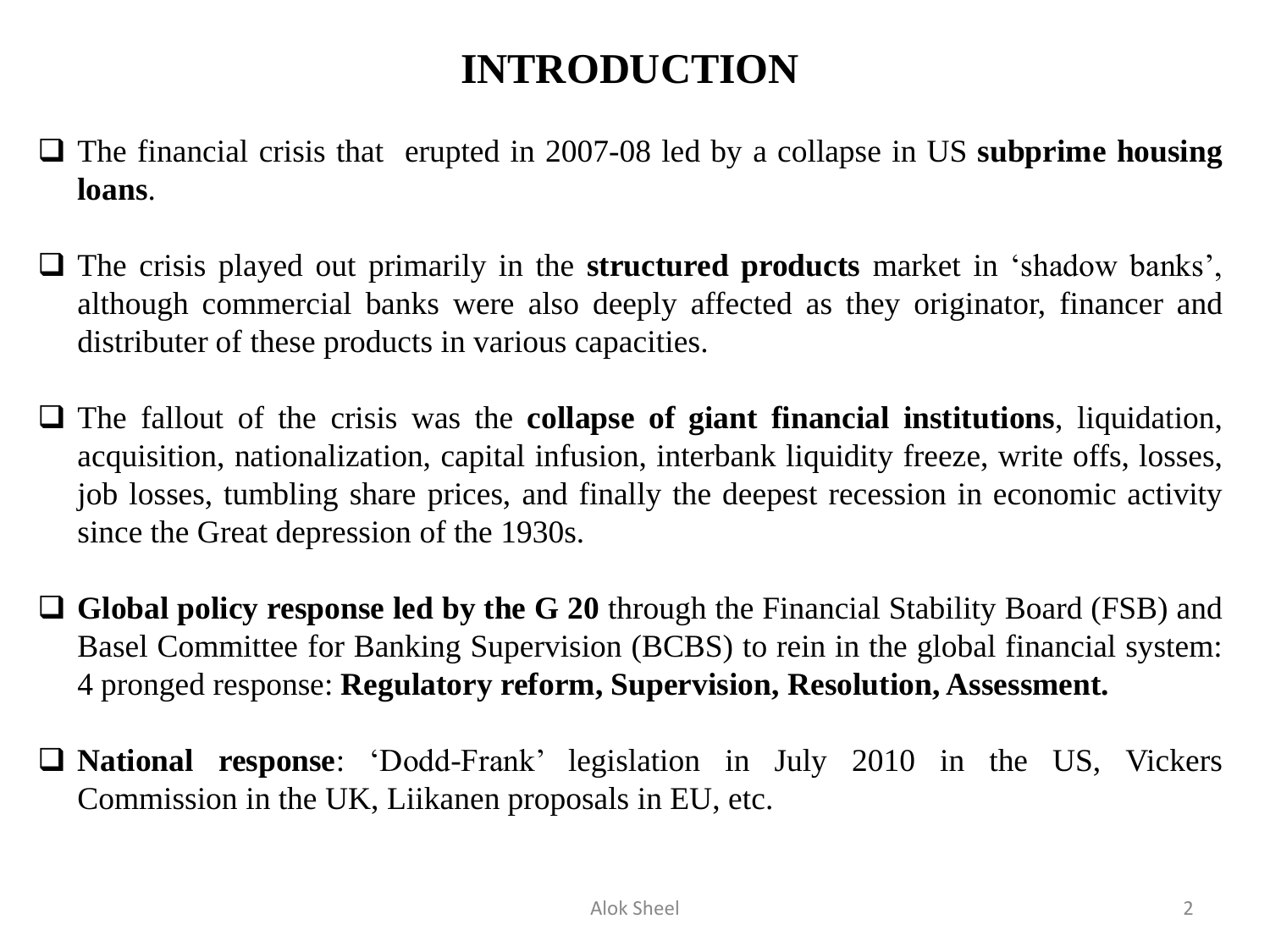#### **Major financial institutions that collapsed** in 2008:

- **Bear Sterns:** Major player in the securitization market highly leveraged balance sheet  $(36:1)$  – sold to JP Morgan for \$10 per share. (pre crisis level: \$133).
- Lehman Bros: Highly leveraged significant exposure to mortgage based lower rated derivative instruments – filed for Chapter 11 bankruptcy protection on September  $15<sup>th</sup>$ , 2008 – no federal money pumped into Lehman bros (moral hazard) – potential buyers like Bank of America and Korea Development Bank backed off from buying Lehman – threw the world financial markets into tailspin.
- **Northern Rock:** 5<sup>th</sup> largest mortgage lender in the UK excessive reliance on wholesale borrowings to fund its mortgages – active in securitizing its mortgage loans – kept originating mortgage loans at a pace faster than its ability to secure deposits to back them up – this business model collapsed when a disruption in the credit markets severely impaired the ability of the bank to secure buyers for its mortgage backed securities – bank was nationalized in February, 2008.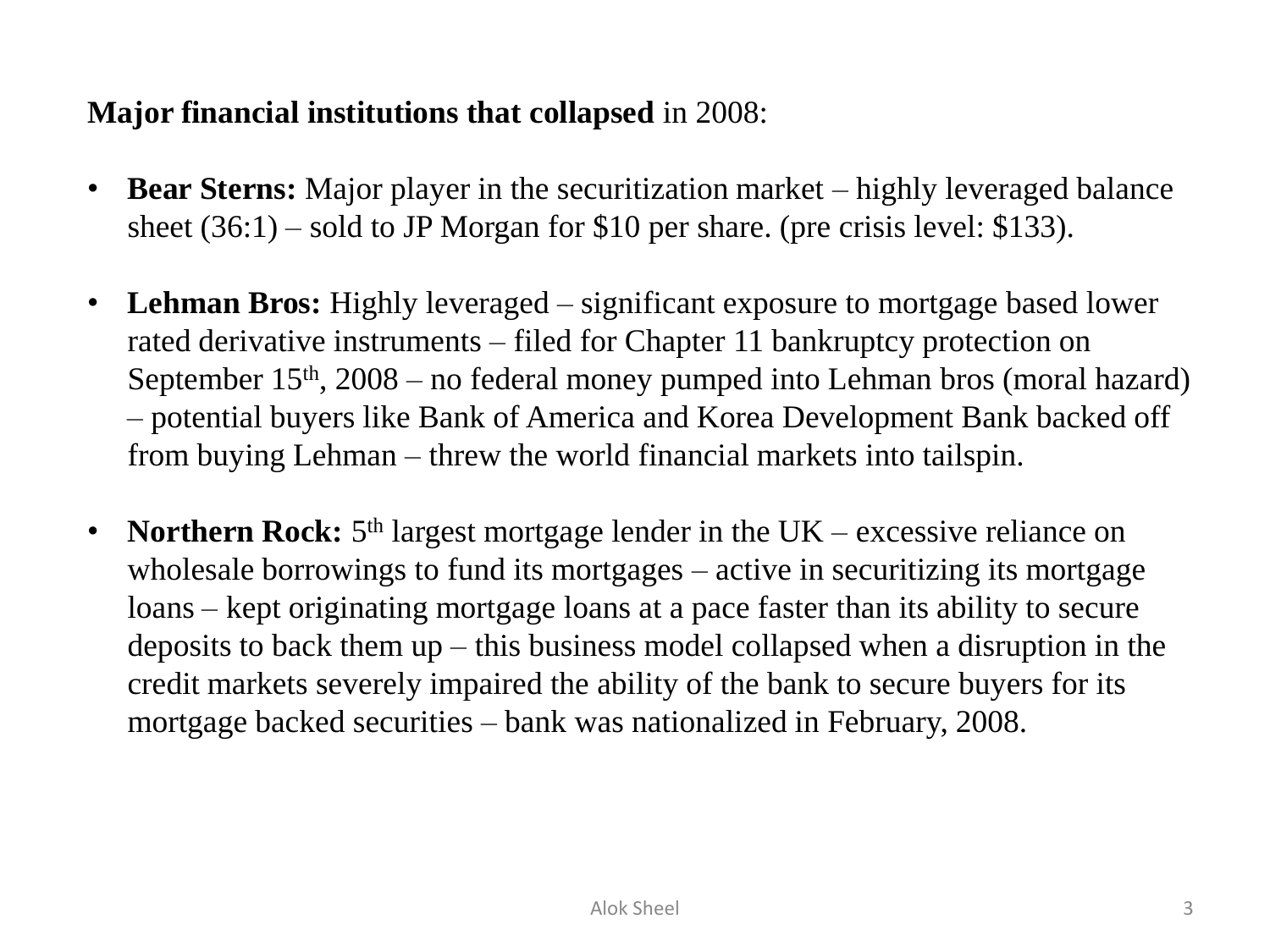- **Wachovia Corp:** Stable deposit base however trouble brewed in its giant loan portfolio – sticky portfolio came from its 2006 acquisition of a California based lender, Golden West Financial – its commercial real estate portfolio was also under stress – was taken over by Wells Fargo in October, 2008.
- **Merrill Lynch:** One of the largest broking firms in the US Incurred huge losses on its portfolio of mortgage based CDOs – was absorbed by Bank of America in September, 2008.
- **AIG:** Largest insurer in the US suffered huge losses on its CDS portfolio Federal Reserve injected \$85 billion into AIG in lieu of a 79.9% equity stake in the company.
- **Citigroup**, **JP Morgan Chase**, **Bank of America (ML)**, **Wells Fargo**, **AIG**, **Goldman Sachs and Morgan Stanley** were among the highest recipients of TARP funds.
- **Fannie Mae and Freddie Mac** : Practically nationalized with capital injection and guarantees by the US Government.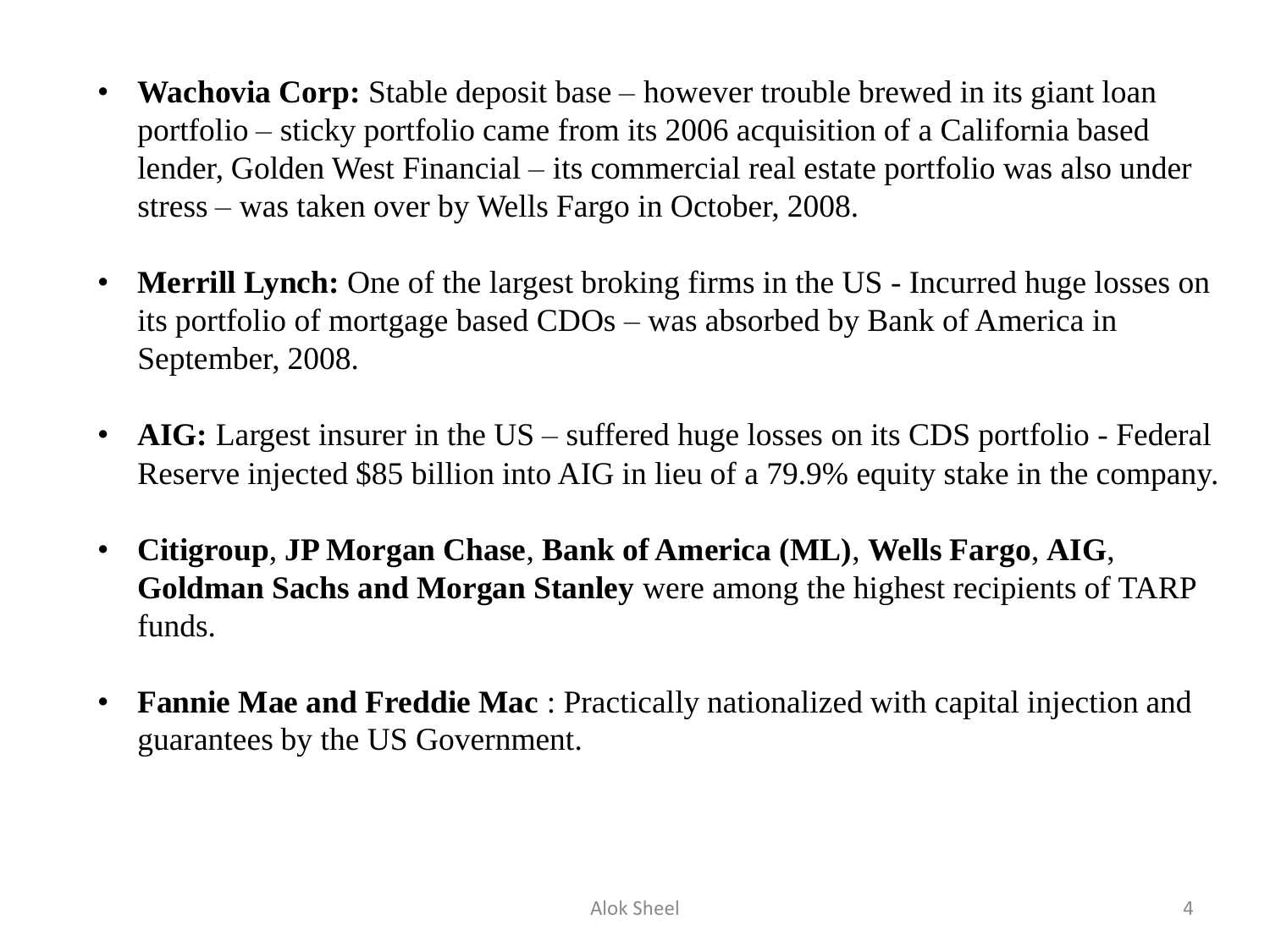#### **KEY AREAS OF REGULATORY REFORM**

- 1. BASEL III Capital Adequacy Norms
- 2. Systemic Risk SIFIs
- 3. Shadow Banking
- 4. Back to Glass-Steagall?: VOLCKER/VICKERS/LIIKANEN
- 5. OTC derivatives market
- 6. Compensation Practices
- 7. Consumer Protection

**SUPERVISION** – strengthening national regulatory oversight.

**RESOLUTION** – Living Wills and Bail in

**ASSESSMENT**: FSAPs through IMF and FSB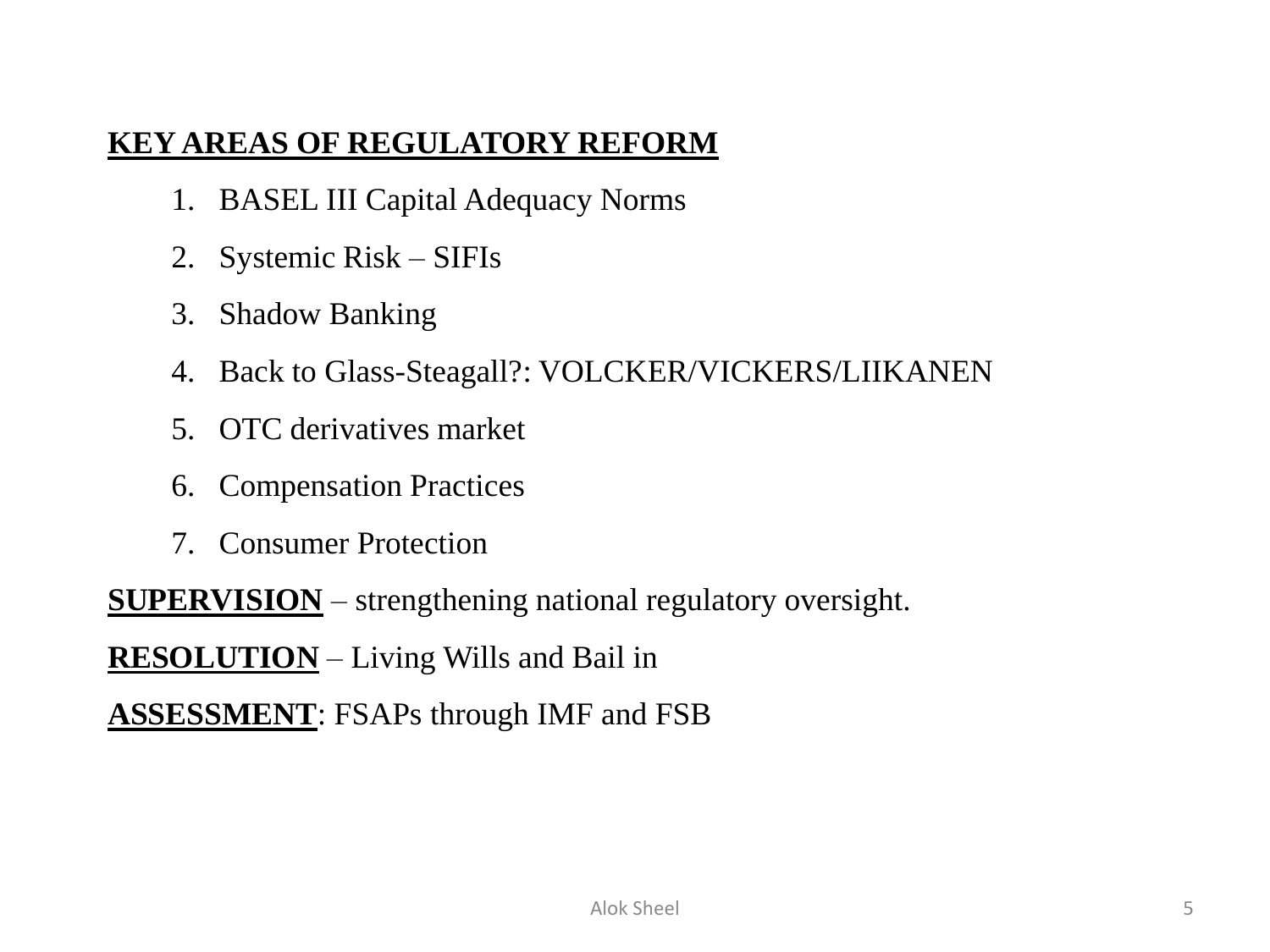### **BASEL III**

Revised capital adequacy norms with stricter capital norms and additional ratios to address issues of liquidity, pro-cyclicality and leverage.

| <b>CAPITAL RATIOS</b>                                             | <b>BASEL II</b> | <b>BASEL III</b> |
|-------------------------------------------------------------------|-----------------|------------------|
| <b>CORE TIER I CAPITAL (Common equity)</b><br>requirement) to RWA | 2%              | 4.5%             |
| TIER 1 CAPITAL to RWA                                             | 4%              | 6%               |
| <b>TOTAL CAPITAL TO RWA</b>                                       | 8%              | 8%               |
| <b>CAPITAL CONSERVATION BUFFER</b>                                |                 | 2.5%             |
| <b>COUNTERCYCLICAL BUFFER</b>                                     |                 | $0 - 2.5%$       |
| LEVERAGE RATIO                                                    |                 | 3%               |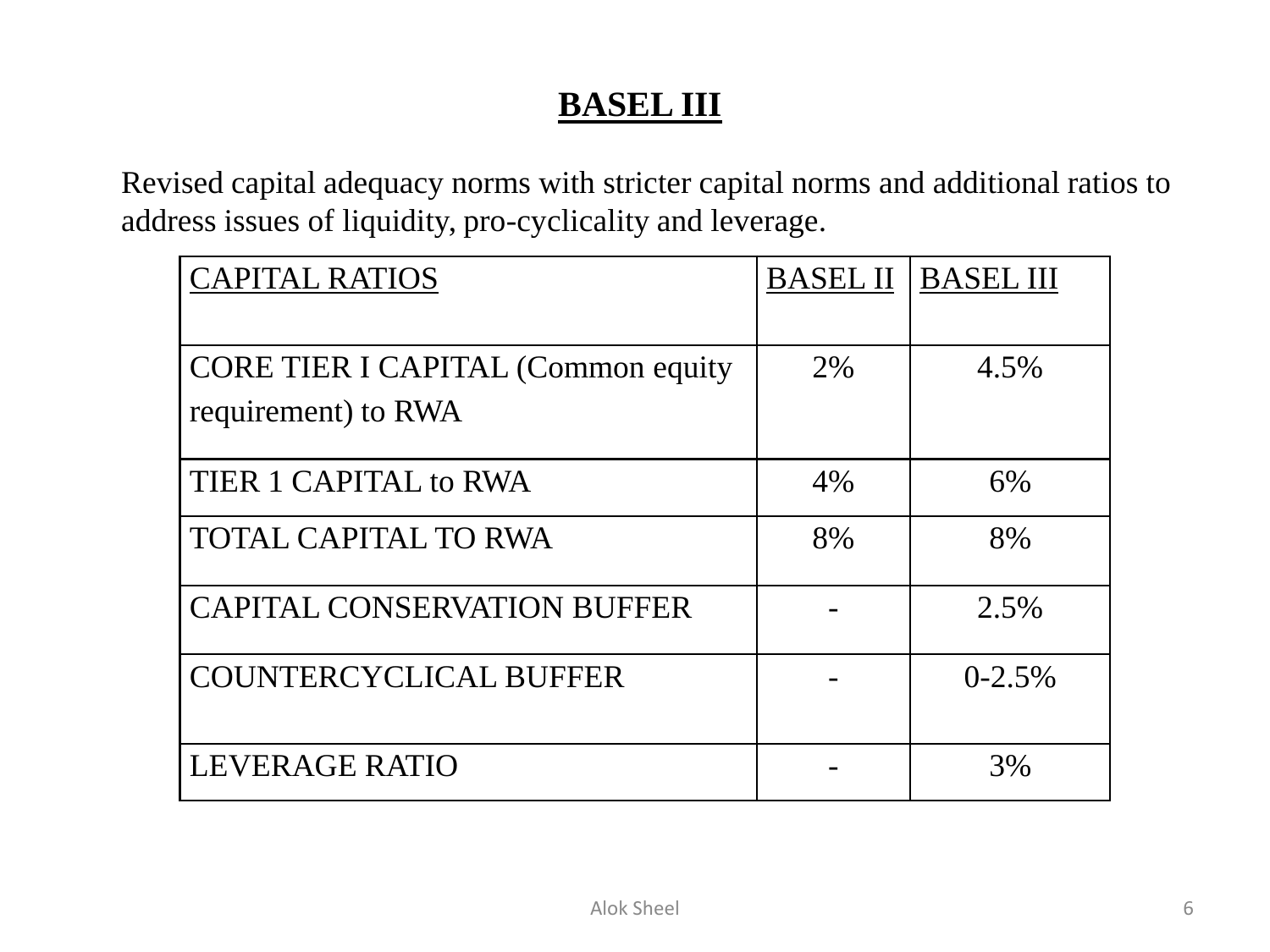### **Key novel features of the revised Basel III norms:**

### **Countercyclical capital buffer** :

- Partly addresses the issue of pro-cyclicality.
- Trigger point : Significant deviation in credit GDP ratio
- An element of pro-cyclicality retained through mark-tomarket
	- Asset prices may fall out of proportion to default rates/yield to maturity.
	- However, mark to market losses may lead to firesales because of minimum capital requirements.
	- On the other hand, mark to market accounting would have saved the day during the Savings and Loans Crisis of the US in the 1980s when asset prices plummeted but there delay in loss recognition.
- Emerging economies might be unfairly impacted by this ratio.
- Concern that banks gaming 'risk-weights' to reduce capital requirement. Alok Sheel 7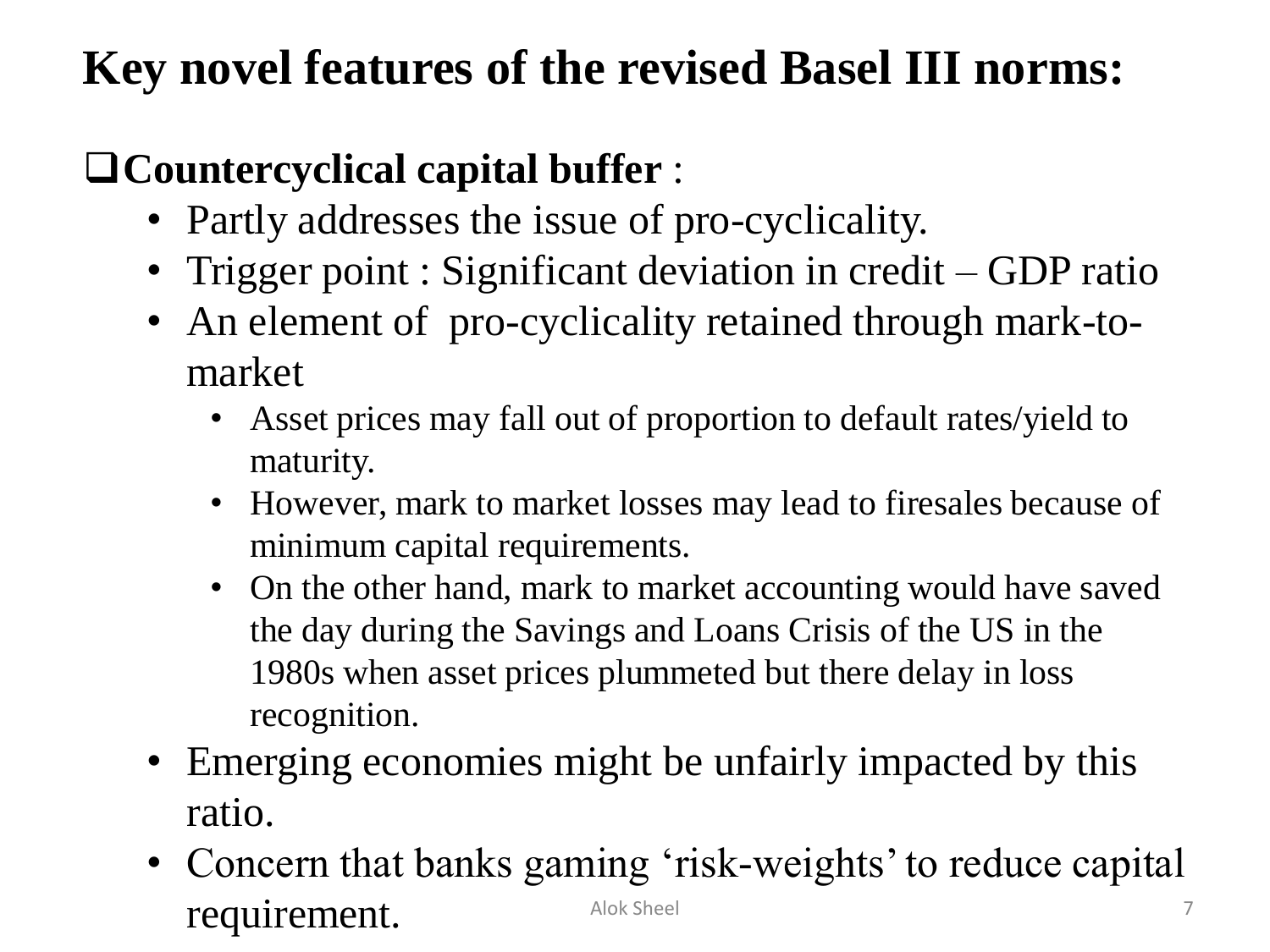## BASEL III …contd.

### **Conservation buffer**

• For use to recognize losses during business cycle downturns.

### **Leverage ratio** :

- Non risk based measure to prevent build up of excessive leverage on balance sheet.
- US has prescribed higher leverage norms for its banks compared to what the Basel committee has recommended.
- Both on and off-balance sheet items (derivatives) to be considered for computing the denominator (total assets-non risk weighted).
- Debate over moral hazard shift to riskier, higher yielding portfolios

### **Liquidity based ratios**:

- Liquidity coverage ratio:
- Net stable funding ratio
- **Long phasing** in of reforms up to 2013

**Developing Countries in G 20 ahead** in implementation.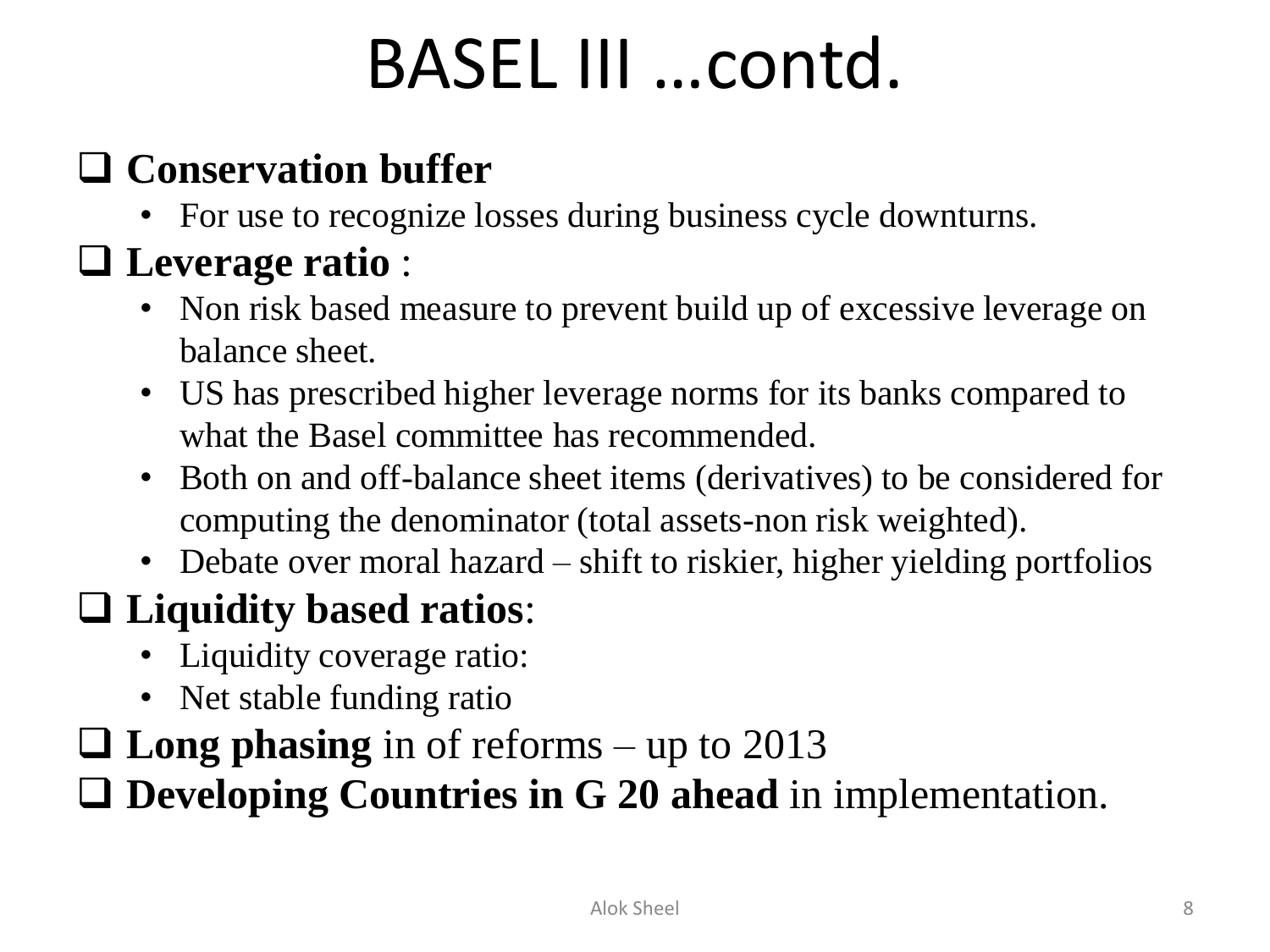# **SYSTEMIC RISK**

- Inadequate **capital and liquidity** in the financial system leading to a possible collapse of the system and some institutions.
- **Symptoms** of systemic risk: Domino effect, fire sales, contagion and failure in delivery of critical financial functions.
- US Financial Stability and Oversight Council (**FSOC**) : Advisory body to monitor and regulate institutions that pose systemic risk to the economy.
- $\Box$  FSOC is designated to perform the following tasks:
	- **Identify institutions** (banks & non banks) that pose systemic risk to the financial system – "Systemically Important Financial Institutions" (SIFIs).
	- Eligible institutions for **SIFI** consolidated assets of \$50 billion and above.
	- **Subject SIFI** to special regulation
		- o Stringent capital and liquidity norms
		- o Stress testing
		- o Single counterparty credit limits
	- Reduce vulnerability in the **wholesale funding market**
- FSB also identifies **G-SIFIs** needing those institutions to hold **extra capital**  ranging from 1% to 2.5% of risk weighted assets. Most critical institutions (as per the list last released by FSB ) were Citigroup, JP Morgan, Deutsche Bank and HSBC. These 4 will be subjected to highest slab of 2.5%.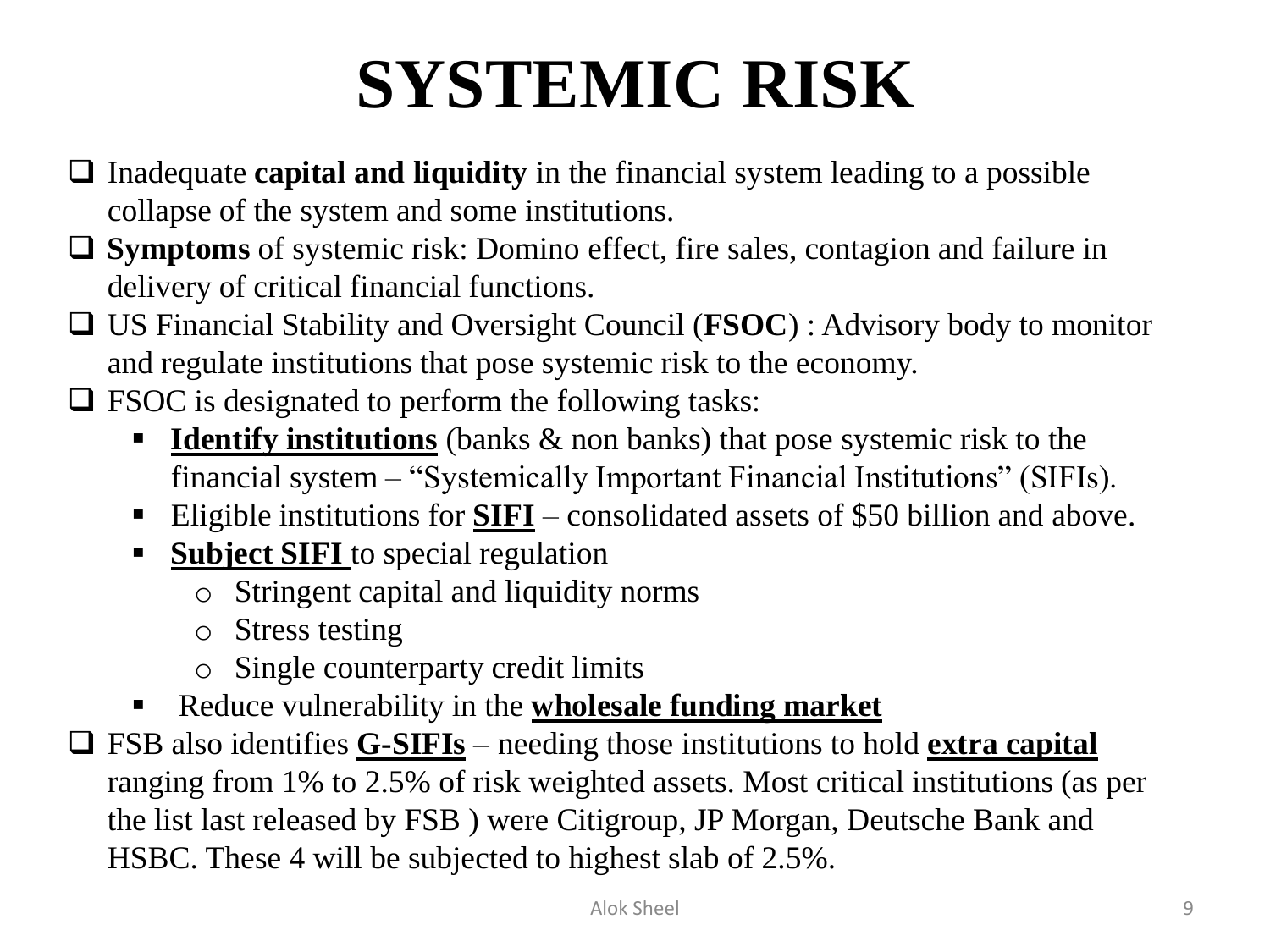## **SYSTEMIC RISK MONITORING**



#### **INDIA: Financial Stability and Development Council under the Treasury**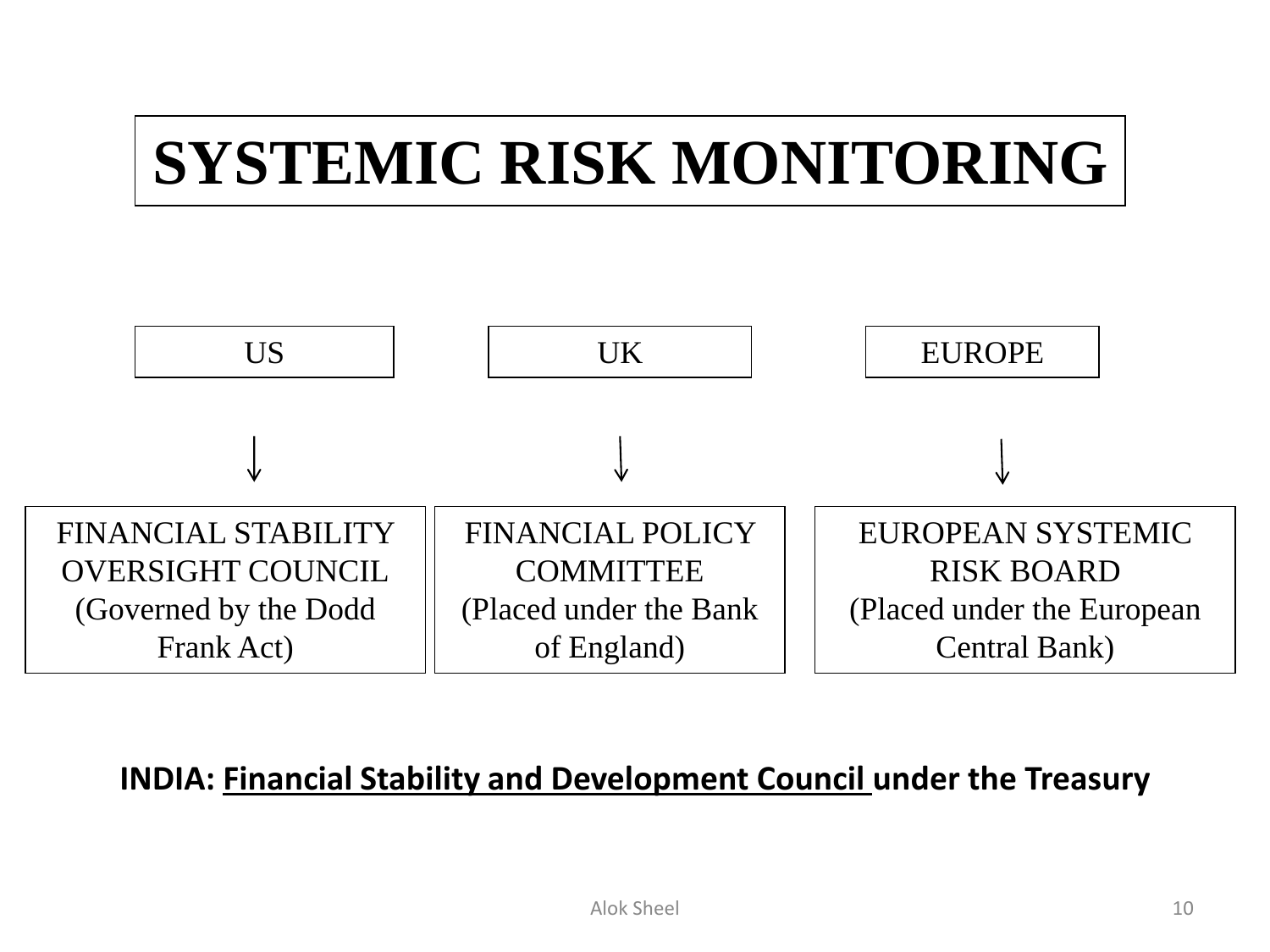## **SHADOW BANKS**

- Shadow banks are those **financial institutions** that provide financial intermediation beyond the (BASEL) regulated, deposit-based banking system.
- **Examples**: Hedge funds, money market funds, structured investment vehicles….
- **Operate like banks** maturity mis-match, leverage, income from interest rate differentials, credit intermediation.
- **Not deposit based** and have no access to central bank windows of liquidity or guarantees.
- **Instruments** for borrowing liquidity repos, asset backed commercial paper, collateralized debt obligations…
- $\Box$  Shadow banks are significant suppliers of liquidity to the formal banking system  $\Box$ **inter-connectedness** between two parallel financial systems.
- **Significant credit intermediation** by shadow banks aided asset bubbles in the run up to the crisis.
- Shadow banks **can heighten pro-cyclicality** and credit freeze: recent Global Financial Crisis was triggered by a run on shadow banks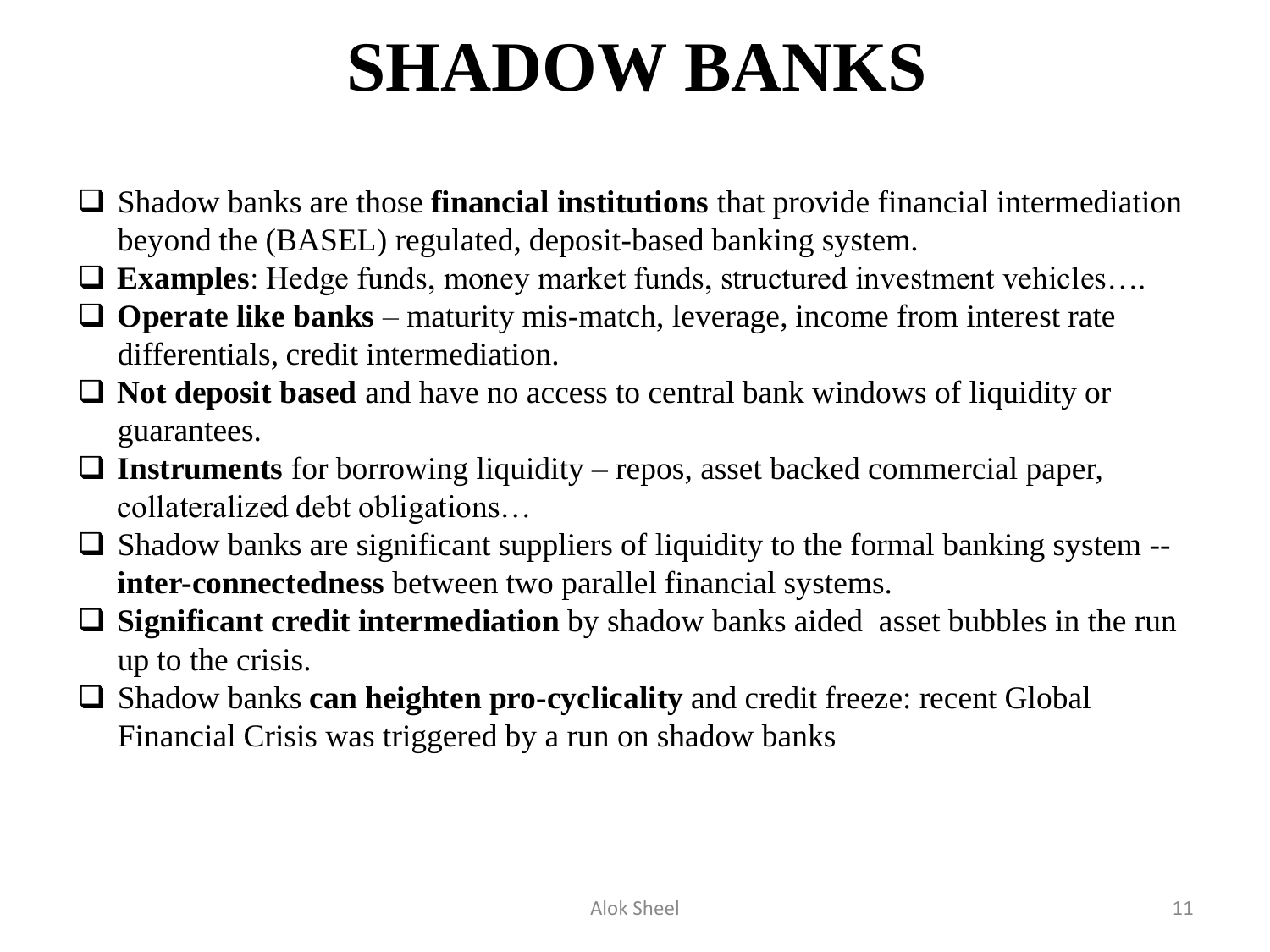## **Shadow Bank Regulation**

- **FSB still working** on measures to contain risks arising out of shadow banks.
- These measures are levied on the **banking side through high capital charges** on exposures to shadow entities and heightened disclosures. However, shadow banks themselves continue to remain **outside the perimeter of regulation**.
- FSB's **two-fold strategy**: (a) monitor non-banking financial system in systemically important financial **jurisdictions**, and (b) tighten regulatory standards on shadow banking activities such as **derivatives, repos and securitization**.
- The **constraints on the banking sector** through tightened credit standards would curtail loan books of banks, but could cause such sub prime customers to move towards shadow banks.
- **Volume of business** in shadow banking in the recent past is better than or almost close to the pre-crisis level.
- $\Box$  It appears shadow banks have emerged relatively unscathed from the crisis and so far still remain outside the perimeter of regulation, although more **complex structured products** such as CDOs, CMOs, and non-agency MBS are still dead.
- □ On the other hand, **banks have got entangled** in a web of regulatory diktats & plethora of burdens & restrictions about how to do banking?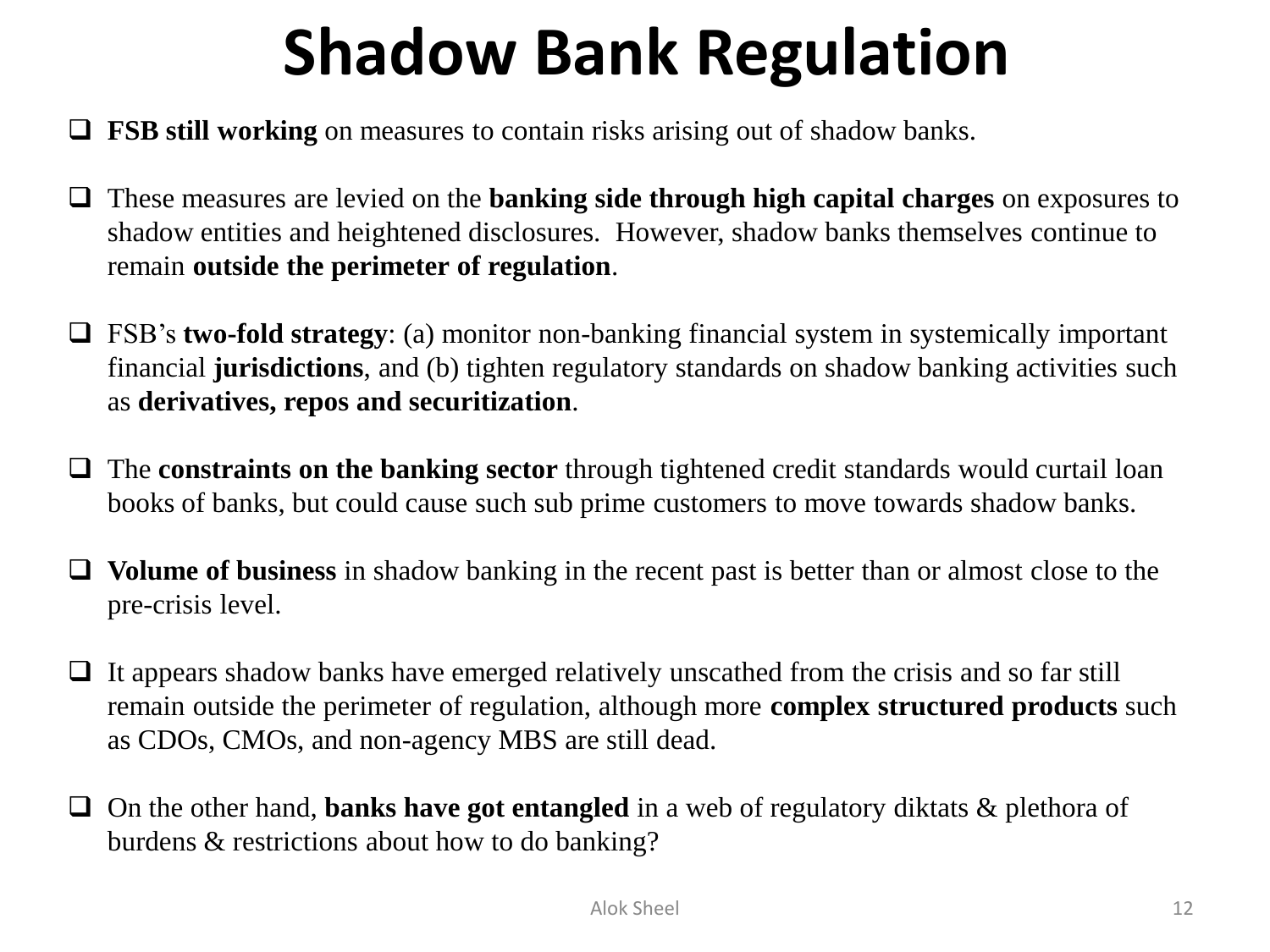#### **Global Shadow Banking Monitoring Report, Nov-2012 (FSB)**

| Size of shadow banking system<br>(Euro nations and 20 other<br>jurisdictions including US $\&$ UK) |               |  |
|----------------------------------------------------------------------------------------------------|---------------|--|
| 2002                                                                                               | \$26 trillion |  |
| 2007                                                                                               | \$62 trillion |  |
| 2008                                                                                               | \$59 trillion |  |
| 2011                                                                                               | \$67 trillion |  |



| <b>Shadow banking's share to total</b> |     |  |
|----------------------------------------|-----|--|
| financial intermediation               |     |  |
| 2007                                   | 27% |  |
| 2009-11                                | 25% |  |

| Size of shadow banking<br>asssets in US, UK and<br><b>Euro</b> (2011) |               |  |
|-----------------------------------------------------------------------|---------------|--|
| <b>US</b>                                                             | \$23 trillion |  |
| Euro                                                                  | \$22 trillion |  |
| UK.                                                                   | \$9 trillion  |  |

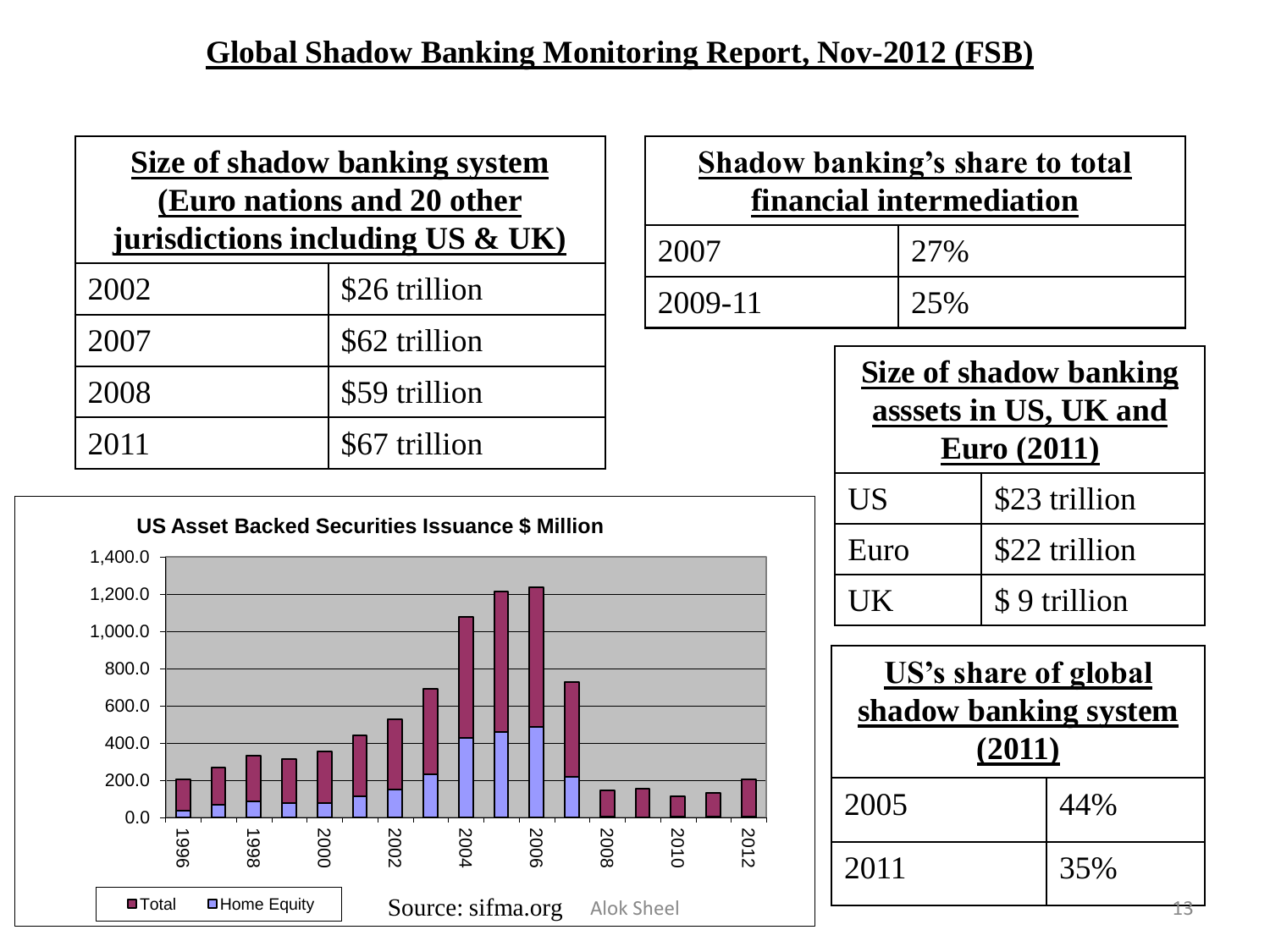### **GLASS STEAGALL FIREWALL**

- Enacted in the year **1933** in the US, the Glass Steagall Act created firewalls between commercial and investment banking.
- **Commercial banks** were **restricted** from:
	- Underwriting or dealing in **securities**,
	- Owning or investing in firms that undertook the business of dealing in underwriting of securities.
- **Investment banks** were restricted from accepting **deposits**.
- The Gramm-Leach-Bliley Act (1999) **repealed** the Glass Steagall Act and allowed bank holding companies to be simultaneous owners of commercial banks and investment banks.
- This repeal has taken a fair share of **blame for the financial crisis**, although it is unclear whether this would have prevented the collapse of financial institutions during the crisis: Bear Stearns, AIG, Merrill Lynch, Goldman Sachs and Lehman Bros were not commercial banks.
- $\Box$  Deposit taking commercial banks which had to be bailed out also got into trouble because of their **holdings** of the same illiquid securities and investment in these securities were **not restricted** by the Glass Steagall Act.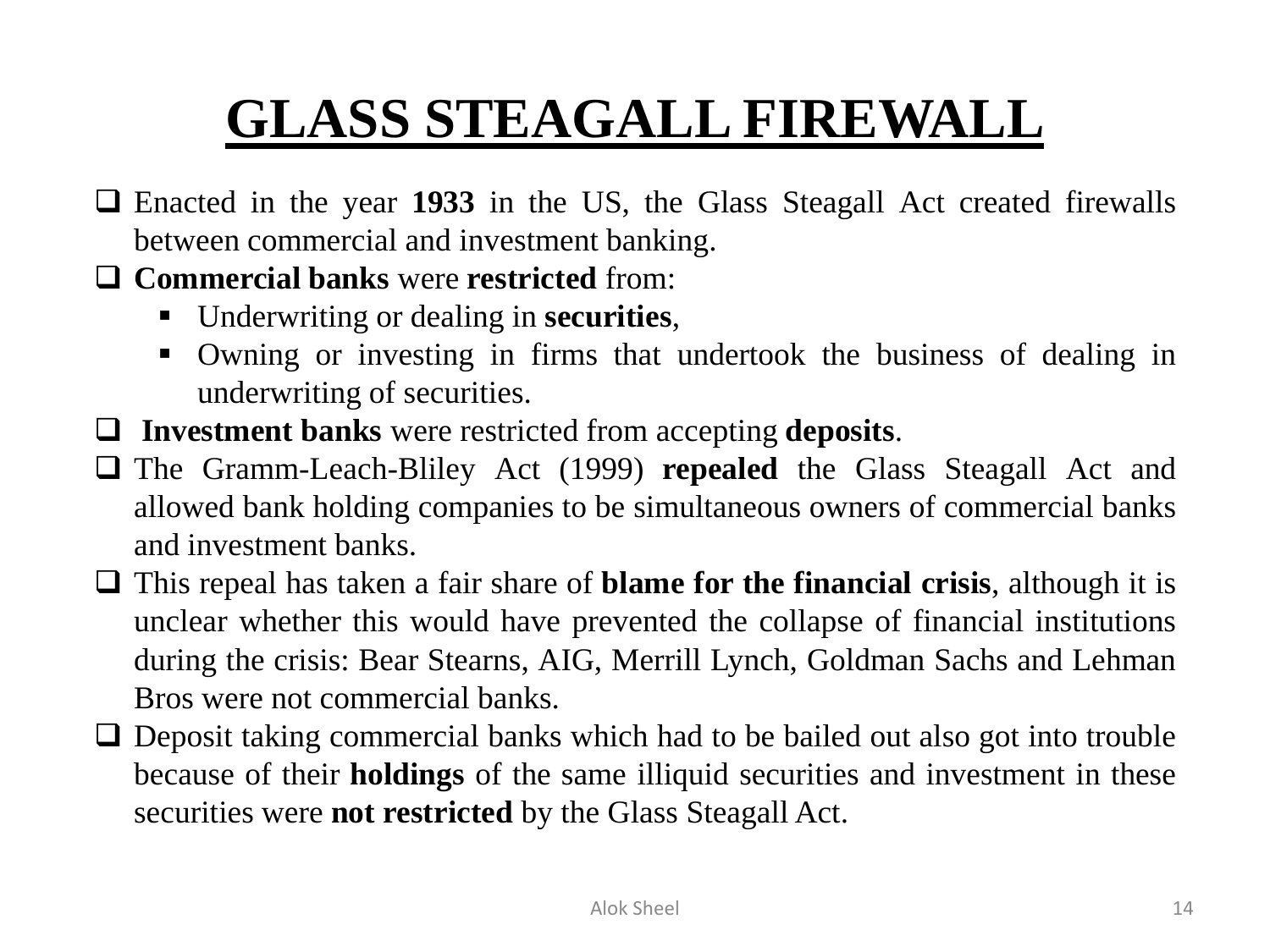### **BACK TO GLASS STEAGALL?: VOLCKER, VICKERS AND LIIKANEN**

#### **Volcker Rule in the US :**

- Authored by Paul Volcker (former Governor of the Federal Reserve) and Section 619 of the Dodd Frank Act, **prohibits a financial institution** from:
	- o Engaging in trading (on the institution's own account) **proprietary trades** – beyond 3% of its tier 1 capital.
	- o **Investing in or sponsoring hedge** funds and/or private equity funds.
- The **catch** in the proposed rule:
	- o Proprietary trading is not allowed but trading for the purpose of **hedging (risk management) is allowed.**
	- o The line of **demarcation** between proprietary trades and hedging is so thin than one can always overlap the other
	- o Is the regulator capable enough to **identify** this difference
	- o Or, are FIs too good at **bending** around this rule
	- o The case of JP Morgan **London Whale** large CDS losses on 'hedging'.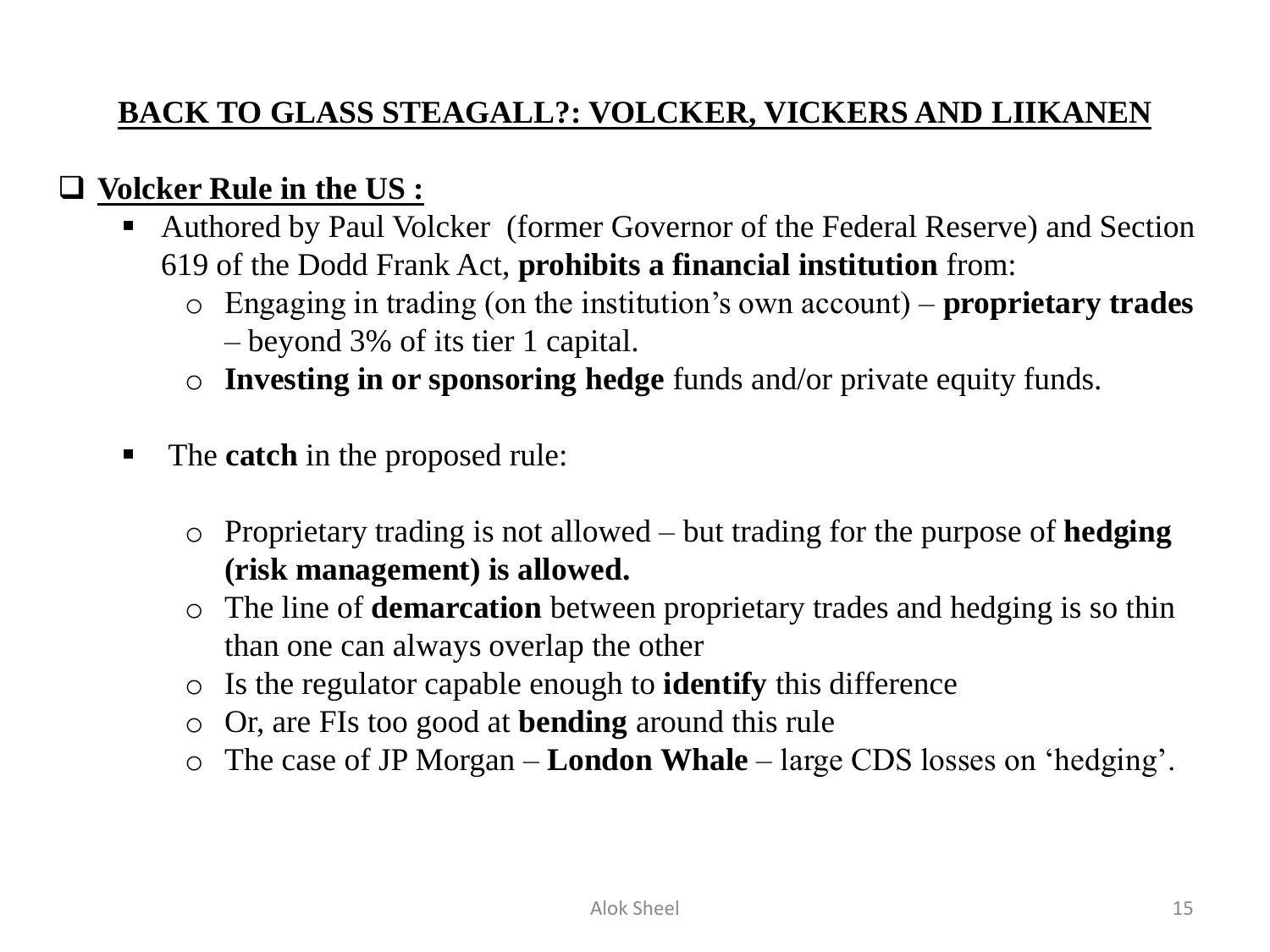#### **Vicker's report in the UK:** (September, 2011)

- "The Independent Commission on Banking" set up by the UK government recommended **"ring-fencing" of the consumer banking unit** from other riskier trading activities of the bank. The consumer banking unit will remain independent, have its own capital, profitability & management, **but would remain under the larger banking group**.
- **Issues:** 
	- **Contagion risk** has obviously not been factored in.
	- **Poor quality** of mortgage origination a retail activity can still create bigger problems for the ring fenced unit.
	- Cutting off wholesale banking arm from retail could jeopardize availability and **cost of funds** for the retail arm. Working capital needs for SME's could be impacted.
	- If the ring fenced unit is to undertake plain vanilla lending, **how would it undertake hedging** (risk management tool) for its customer's currency risk?
	- **Higher capital norms** (10%) are being prescribed for the ring fenced entity. This is way above the Basel III norms. Would this not act as a double hammer for the retail unit, one being reduced access to wholesale funding? Will loans to SME's not suffer – they form a major backbone of UK's economy.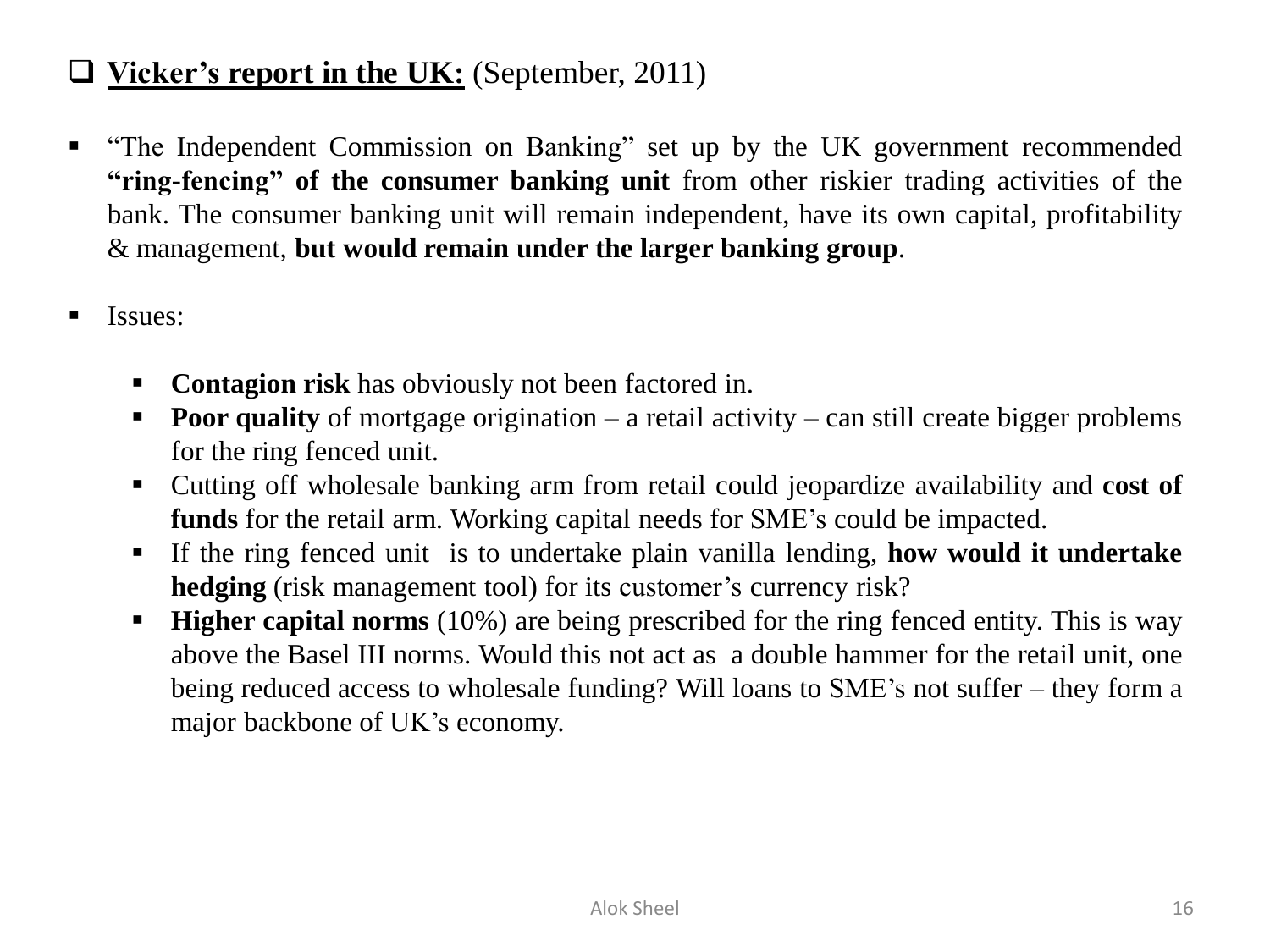#### **Liikanen Report (European Union)** of October 2012:

- Mandated by the European Commission, the Report authored by Erkki Liikanen, governor of the Bank of Finland, seeks to reform the structure of banking in Europe. A key recommendation is **"Separation" between proprietary and other significant trading activities**:
	- If a bank's assets held for trading constitutes more than 15% to 25% of total assets, then such a bank would be required to **transfer all its investment activities** to a separate legal entity.
	- This new legal entity would continue to operate **under the main banking group**.
	- Not permitted to tap into the **deposit base** of its retail banking arm.
	- **Hedging to remain within the retail banking arm** to enable risk management for its retail and corporate customers.
- The catch in this recommendation lies in the **huge balance sheets of European banks** like ING, Deutsche, Nordea. Even after hiving off risky activities under separate units, any losses incurred by these units would be so huge (amounting to more than 50% of the respective Euro nation's GDP) that they would lead to colossal losses and systemic risk. No rescue fund will suffice to absorb these losses.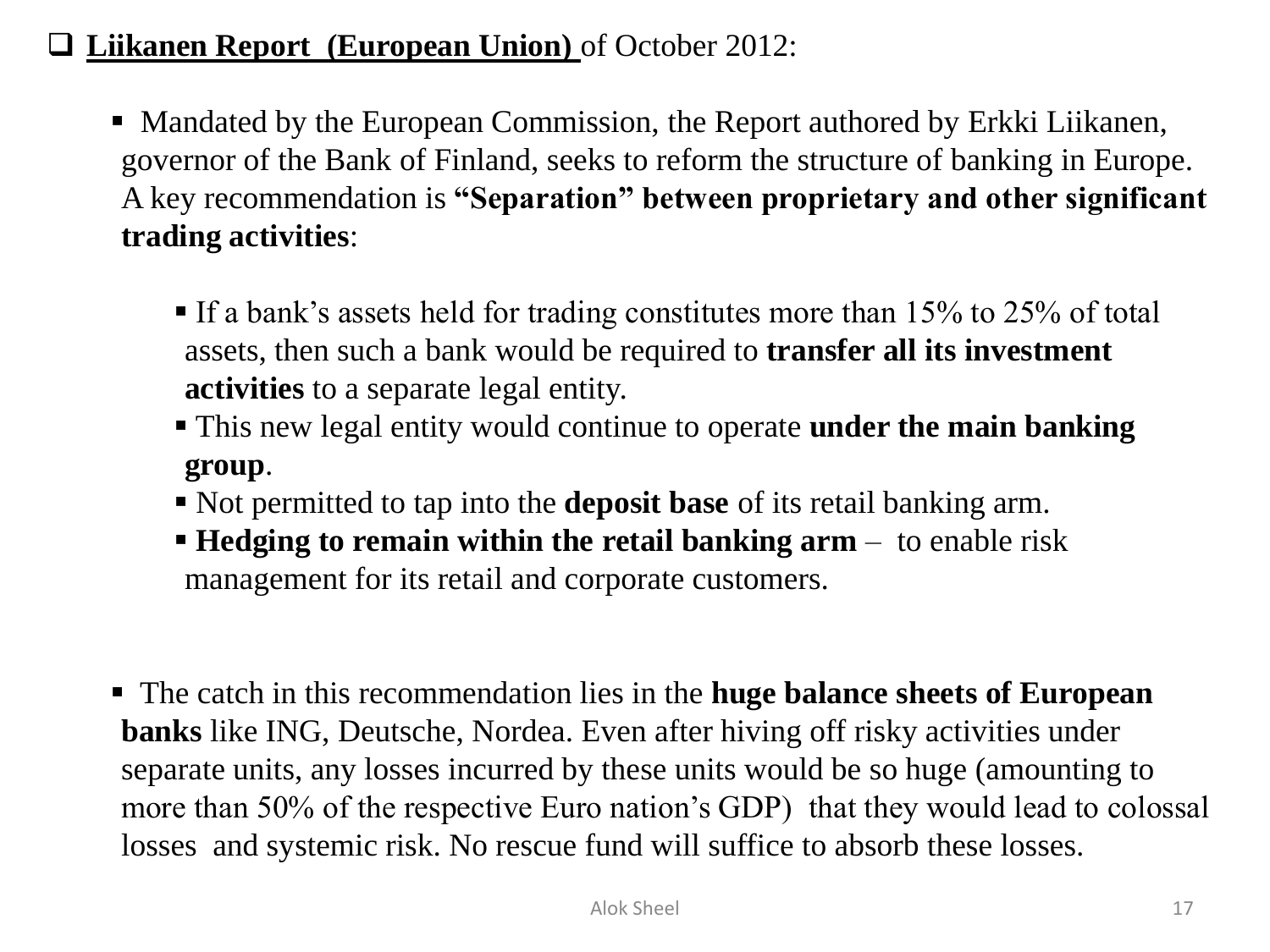### **OTC DERIVATIVE MARKET REFORMS**

- A large, unregulated OTC derivative market makes the financial system vulnerable to **systemic risk**.
- **Key elements** of the reform measures proposed:
	- **Standardize** trades
	- Clear trades through **central counterparties** (CCPs)
	- **Report** all OTC trades to a repository.
	- **Authorities in charge** : CFTC (Commodity futures trading commission) and SEC in the US.
- Around EUR 150 trillion worth of derivatives are likely to remain outside the central clearing system – estimates by BIS and FSB.
- Banks might need to compress or water down derivative exposure drastically to shrink asset base and meet regulatory norms on leverage – RBS study – August, 2013
- US Swap industry might also be cut to size
- Fear that big central counterparties could become new sources of systemic risk.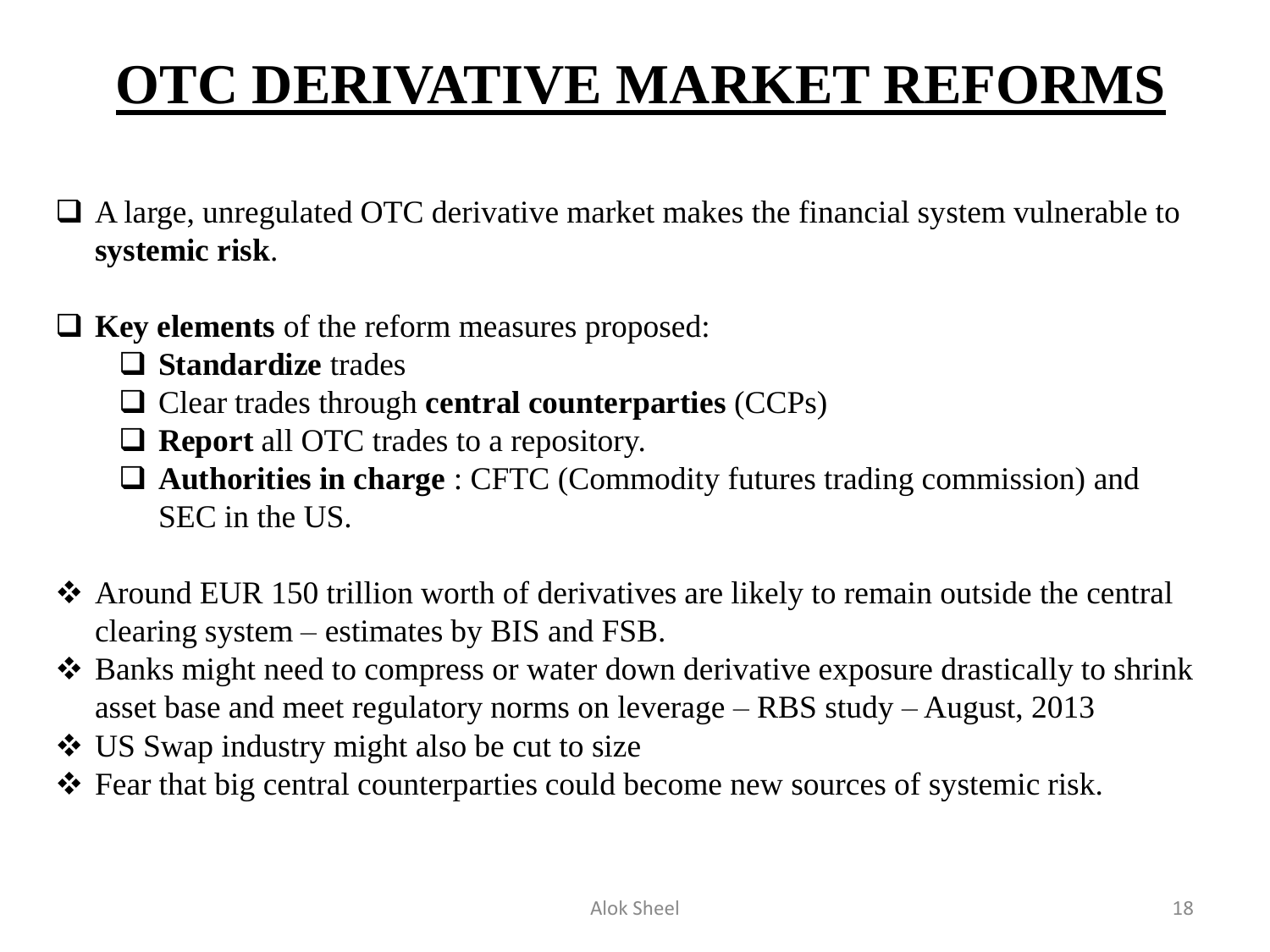### **EXECUTIVE COMPENSATION – TITLE IX OF THE DODD FRANK ACT**

- "Say on pay" and "Golden parachutes" Approval by **shareholders, but "non-binding**".
- **Compensation committee** Comprise of independent directors.
- $\Box$  "Executive compensation vs financial performance".
- $\Box$  Hedging of company securities by director, employees.
- $\Box$  Pay gap between chief executive & the rest

### **Disclosure**

- 'Clawback" : recovery of incentive-based compensation when results are re-stated due to non compliance with federal laws.
- $\Box$  Eliminate incentive based pay arrangements for financial institutions where:
	- Assets are more than \$1 billion
	- Such pay is deemed as excessive
	- Such pay could lead to material financial loss
	- Personnel covered are executive officers, employees, directors or principal shareholders.
- $\Box$  Implementation marred by factors like:
	- Threat of judicial intervention in favor of lobbyists.
	- Difficulty in implementing laws e.g. data for median pay (to disclose pay gap) is difficult to determine.
	- Laws are complex & agencies like SEC who are responsible for implementation are understaffed.
	- However, for provisions like shareholder resolution for executive compensation and golden parachute, final rules have been adopted.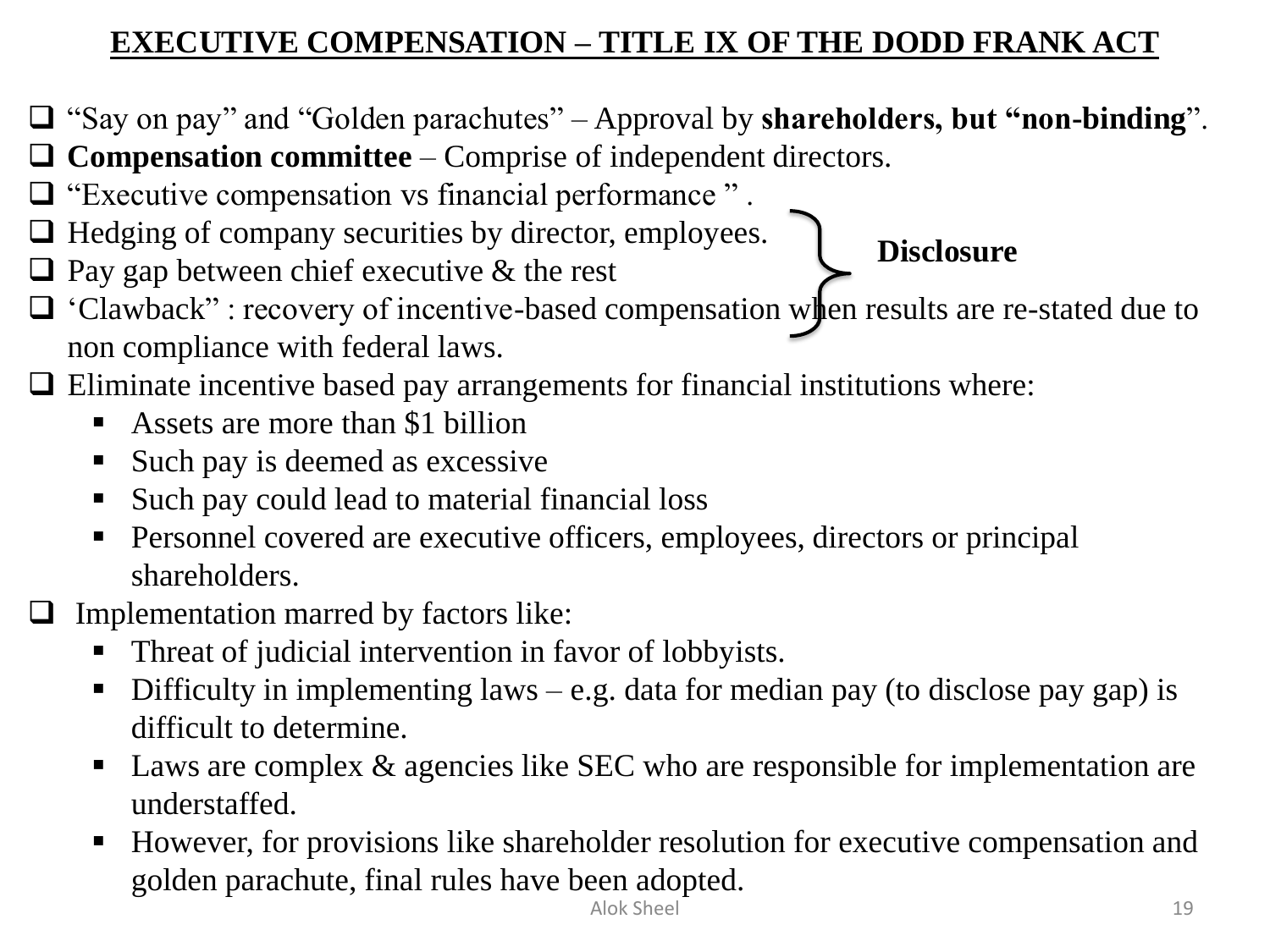## CONSUMER PROTECTION

### A **major pillar** of the Dodd-Frank Act

- Consumer Financial Protection Bureau(CFPB) Consumer Financial Protection Act, 2010.
- Autonomous government funded agency.
- $\Box$  Objective : To enable access to all consumers in America of financial intermediation in a manner or at rates that are just, equitable and free from deceptive intent and practices.
- CFPB possesses rulemaking, supervisory and enforcement powers over financial products, services and institutions that sell these products.
- $\Box$  Supervises depository institutions, credit unions with assets over \$10 billion.
- $\Box$  Supervises non bank entities irrespective of size.
- $\Box$  Key area of work:
	- Mortgage servicing rules: assess ability to repay mortgage (qualified mortgage)
	- Financial literacy  $&$  education
	- Inflexible student loan repayment plans  $&$  credit cards
	- Protect vulnerable financial consumer from deceptive marketing schemes facilitated around \$425 million worth of refunds to 6 million customers.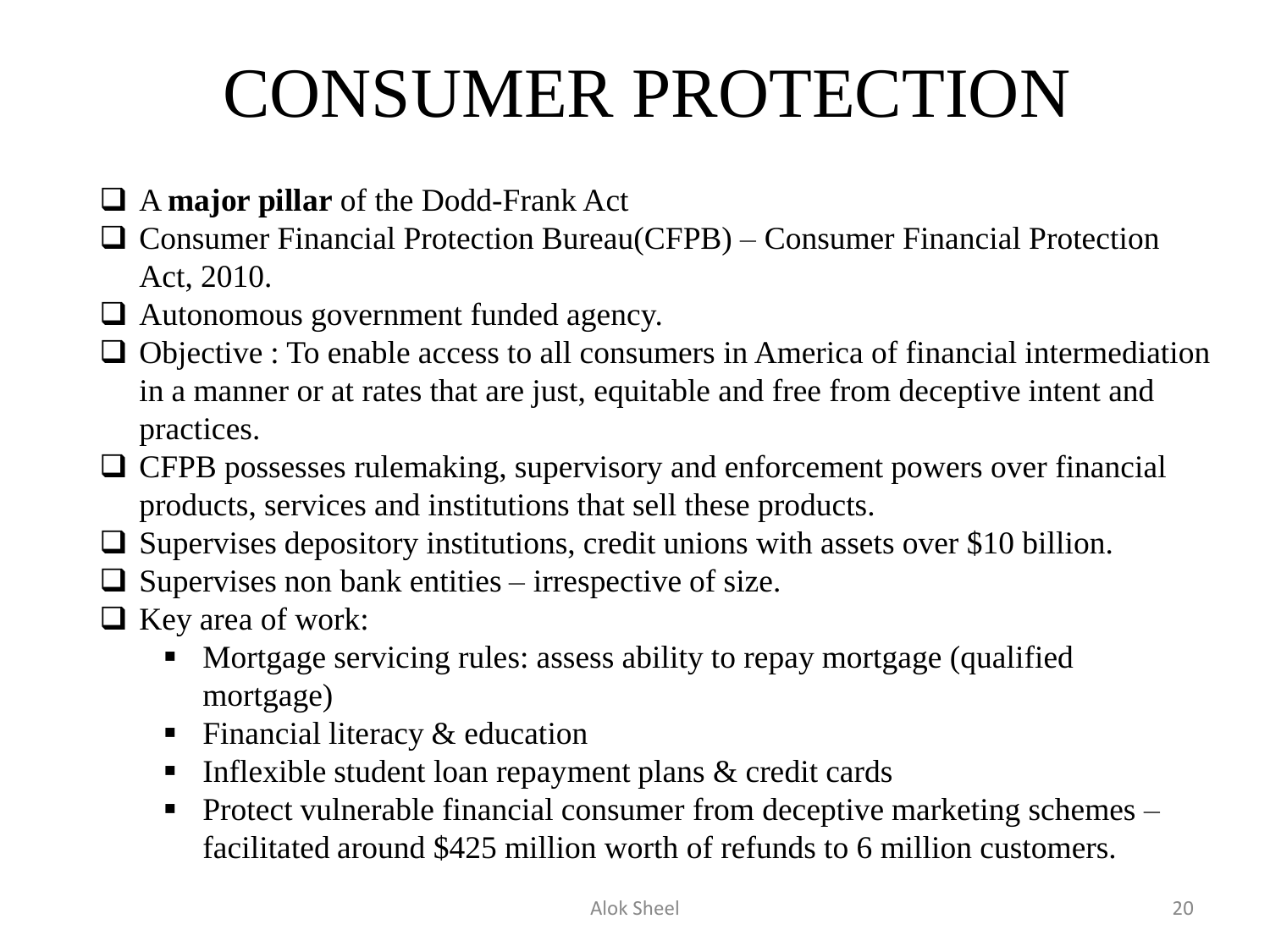### **RESOLUTION**

- **Orderly Liquidation Authority**  OLA under Dodd Frank Act provides roadmap for handling resolution of complex and insolvent financial institutions.
- □ **Federal Deposit Insurance Corporation** (FDIC) has been assigned the task of discharging the mandate of OLA. It acts as a receiver.
- An institution which is **on the brink of default and insolvency** and which poses grave risk to the system is eligible for resolution under OLA.
- $\Box$  Under OLA:
	- Shareholders and creditors are made responsible for the losses **('bail-ins')**
	- **Taxpayer money is not to be used** to liquidate a failing institution: if sale of assets/clawbacks inadequate, balance through tax on financial companies.
- **Living Wills** :
	- Large bank holding companies (\$50 billion or more of assets) are required to submit a road map or step-by-step guide for systematic resolution should the institution need a systematic resolution, without disrupting the financial system.
	- Several institutions **have submitted** this blue print. However, its efficacy is a test of time.
- **FSB** has also stepped in to lay a roadmap of recovery  $\&$  resolution for G-SIFIs.
- **European Union** has proposed formation of a **"resolution fund"** with a budget of EUR 55 billion. Source of funds – bank levies. Germany is opposed to the plan. The so-called doom loop (vicious circle between weak euro banks & weak sovereigns) may continue.
- EU already has in place a **European Stabilization Mechanism** (ESM) since Sept, 2012. The Cyprus EUR 10 billion bailout was jointly funded by IMF & ESM.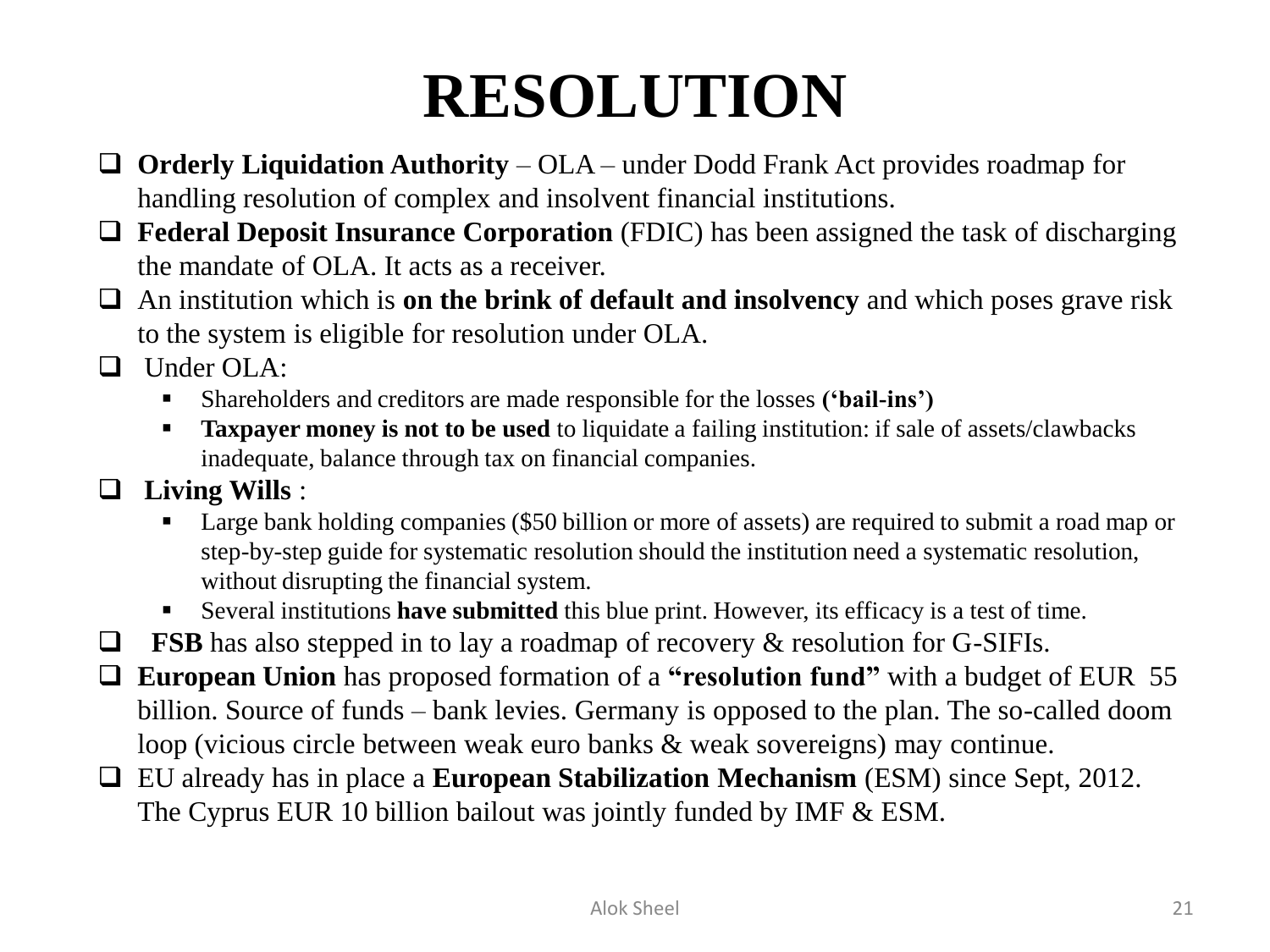### **ASSESSMENT OF FINANCIAL STABILITY & REGULATORY REFORMS IN MAJOR JURISDICTIONS**

**IMF,** in collaboration with the World Bank (*Financial Sector Assessment Program*) Key instrument of the Fund's surveillance objective

### **FSB**

*Peer review*,

Seeking periodic reporting, Regional consultative groups.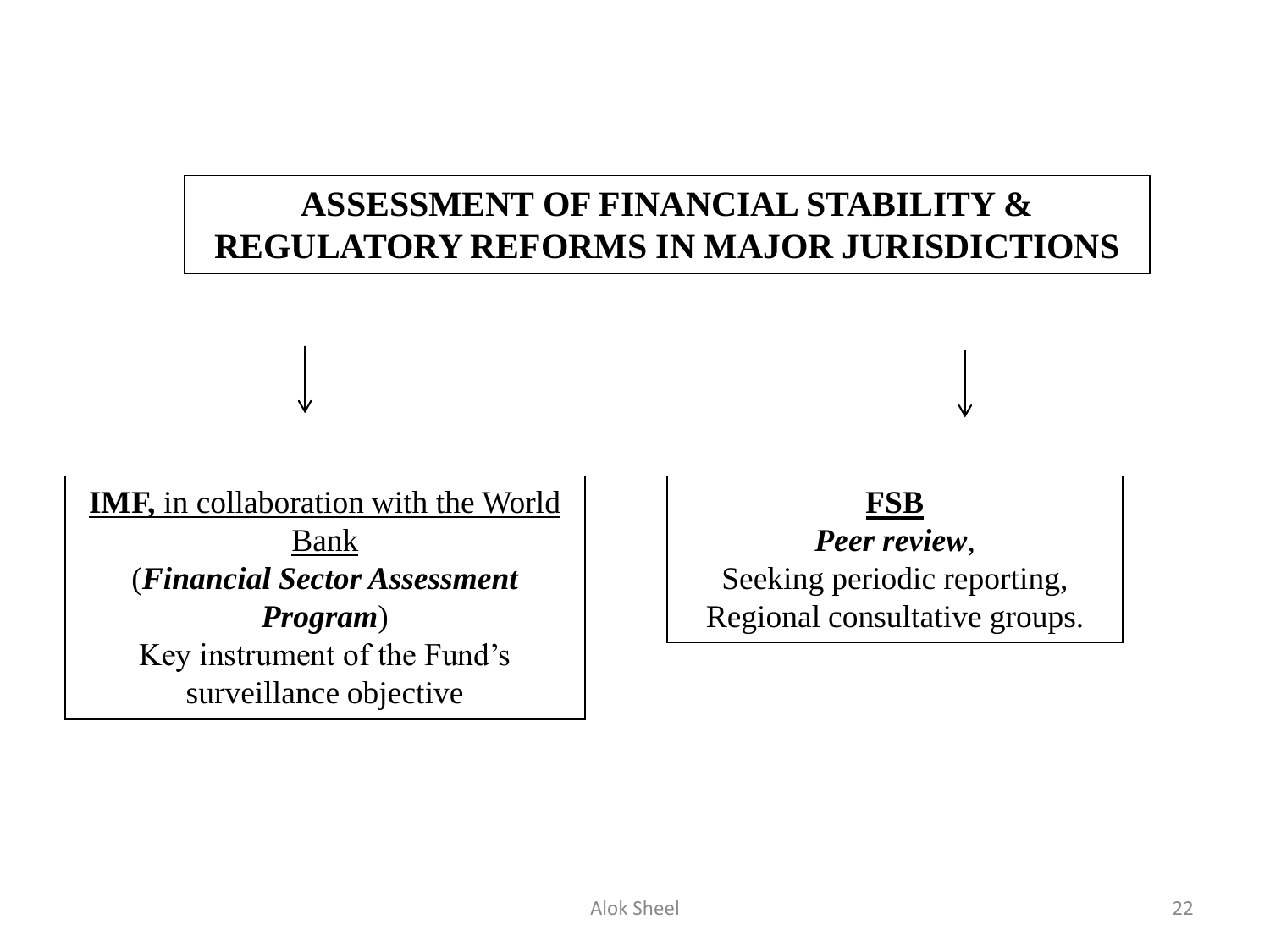### **Progress of Reforms**

**Slow progress** on reforms:

- Long phase-in period for BASEL III.
- European and UK legislations not in place
- 3 years since the passage of the Dodd Frank Act, it still remains work-in-progress

| <b>Rules finalized</b>               | 40.20% |
|--------------------------------------|--------|
| Missed deadline (rules proposed)     | 27.13% |
| Missed deadline (rules not proposed) | 16.08% |
| Future deadline (rules proposed)     | 1%     |
| Future deadline (rules not proposed) | 15.57% |

- **Data as of 3rd Sept, 2013**
- **Source: davispolk.com**
- **Data implies % of total rules that need to be finalized, i.e. 398**

### **What is causing this policy delay**

- Possibly strong vested interests and lobbying by banks and real estate players?
- Concerns that new rules & restrictions could restrict housing recovery & hinder credit take off and hence the recovery in economic growth?

### **Some of the core objectives of regulatory reforms being defeated:**

- Big banks have grown even bigger.
- The 'safer' regulated component of the financial system has shrunk while the riskier part shadow banking – has emerged practically unscathed.
- The "originate and distribute" model was widely held responsible for the financial crisis. Dodd Frank proposed 5% "risk retention" ('skin in the game') by mortgage originators. However, all mortgages that meet the basic underwriting standards (high quality mortgage / Qualified residential mortgage  $-QRM$ ) are exempt from this norm.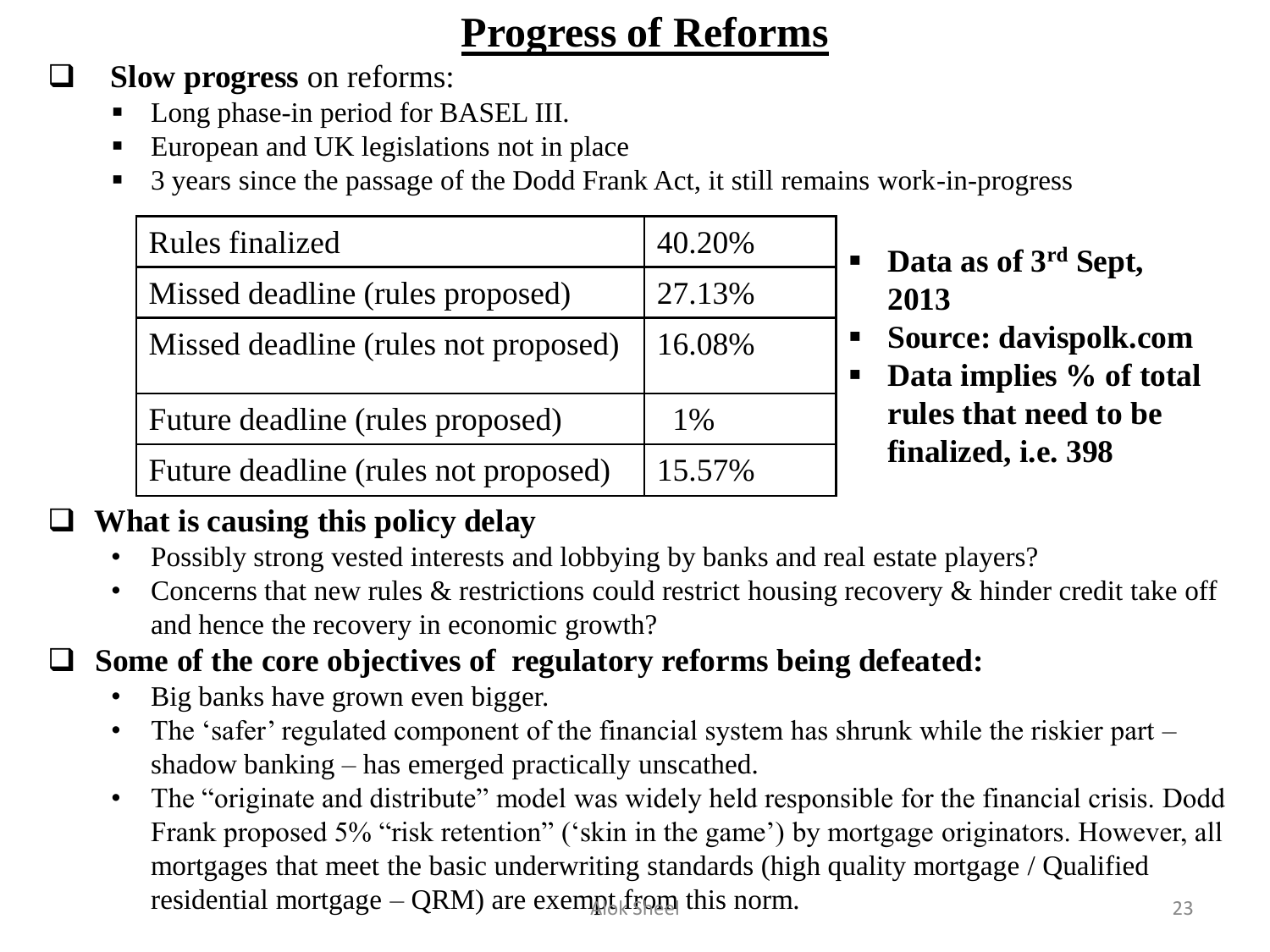# Reform, Credit & Investment

- New and enhanced capital requirements constraining credit growth, and therefore SMEs dependent on bank credit.
- SMEs have historically led the recovery in employment following recessions.
- Large Corporates have direct access to capital markets – non-financial Corporate bond markets never contracted during the global financial crisis.
- Systemically important financial activity again migrating to shadow banking? Alok Sheel 24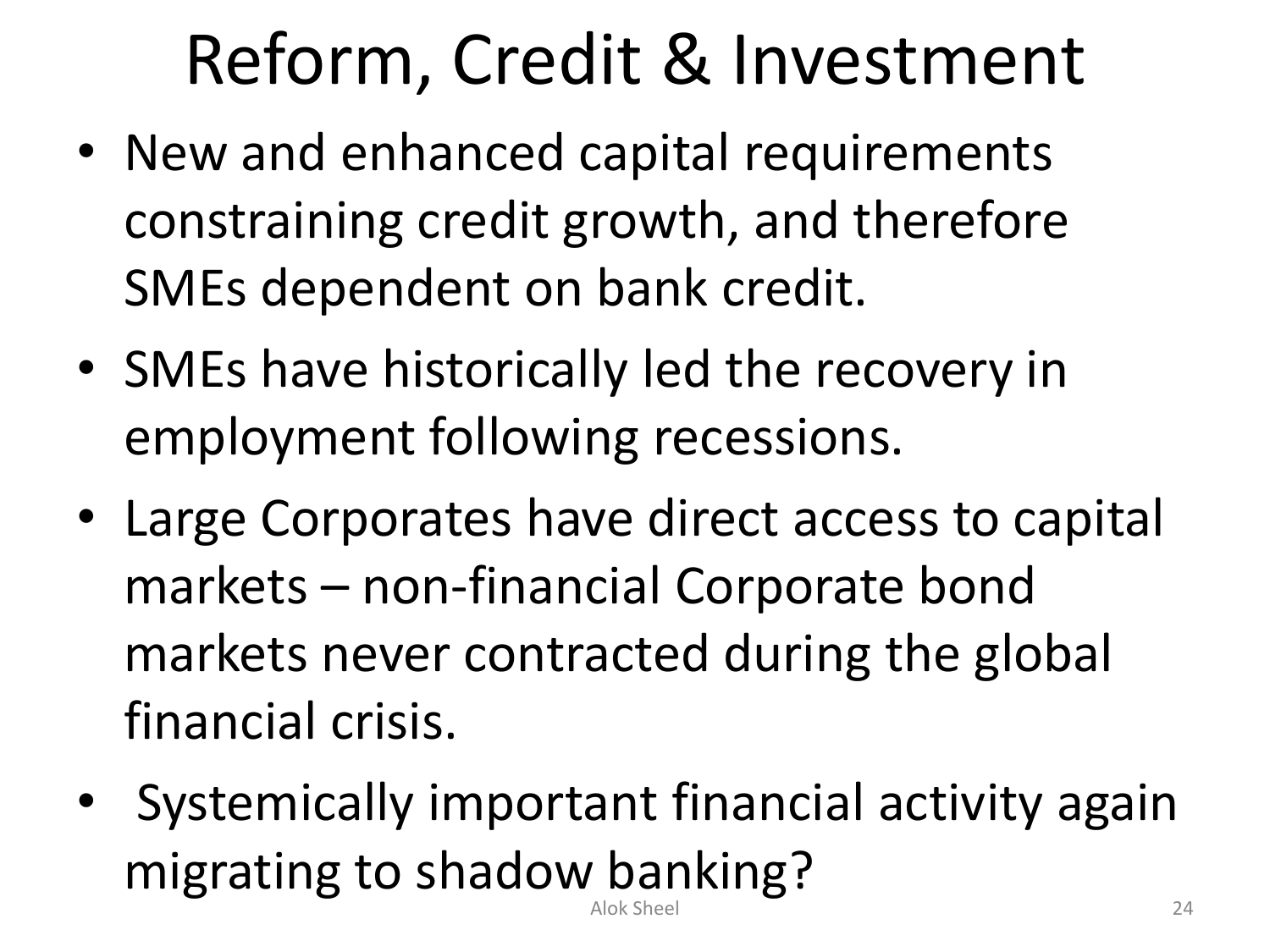### Corporate Bond Issuance



1 Annualized from data through September 11, 2012. NOTE: Numbers may not sum due to rounding. SOURCE: Dealogic; McKinsey Global Institute analysis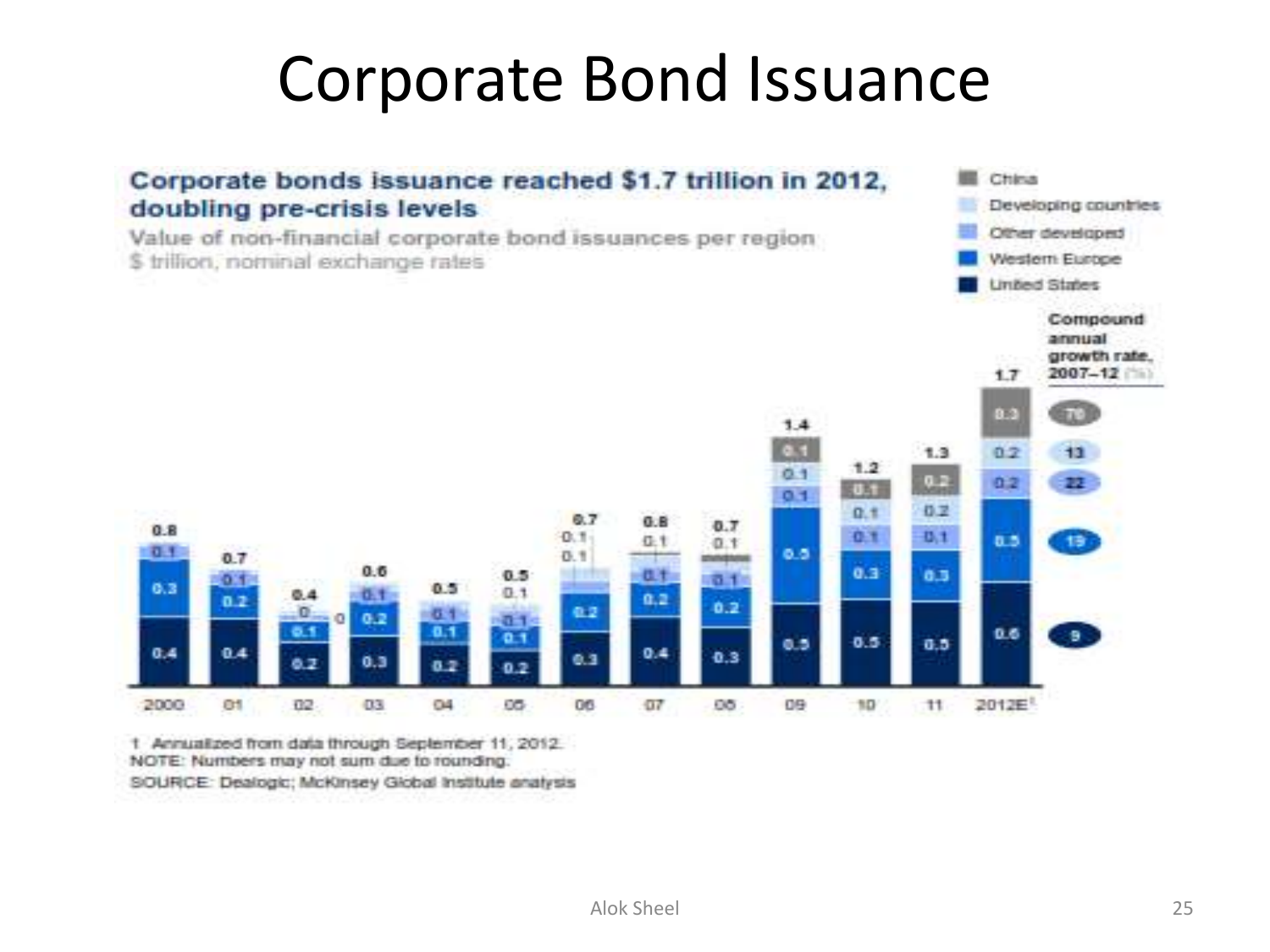### Post crisis cross border capital flows have fallen sharply

Cross-border capital flows fell sharply in 2008 and today remain more than 60 percent below their pre-crisis peak

Global cross-border capital flows \$ trillion, constant 2011 exchange rates



1 Includes foreign direct investment, purchases of foreign bonds and equities, and cross-border loans and deposits.

2. Estimated based on data through the latest available quarter (Q3 for major developed economies, Q2 for other advanced and emerging economies). For countries without quarterly data, we use trends from the Institute of International Finance.

SOURCE: International Monetary Fund (IMF) Balance of Payments; Institute of International Finance (IIF); McKinsey Global Institute analysis Alok Sheel 26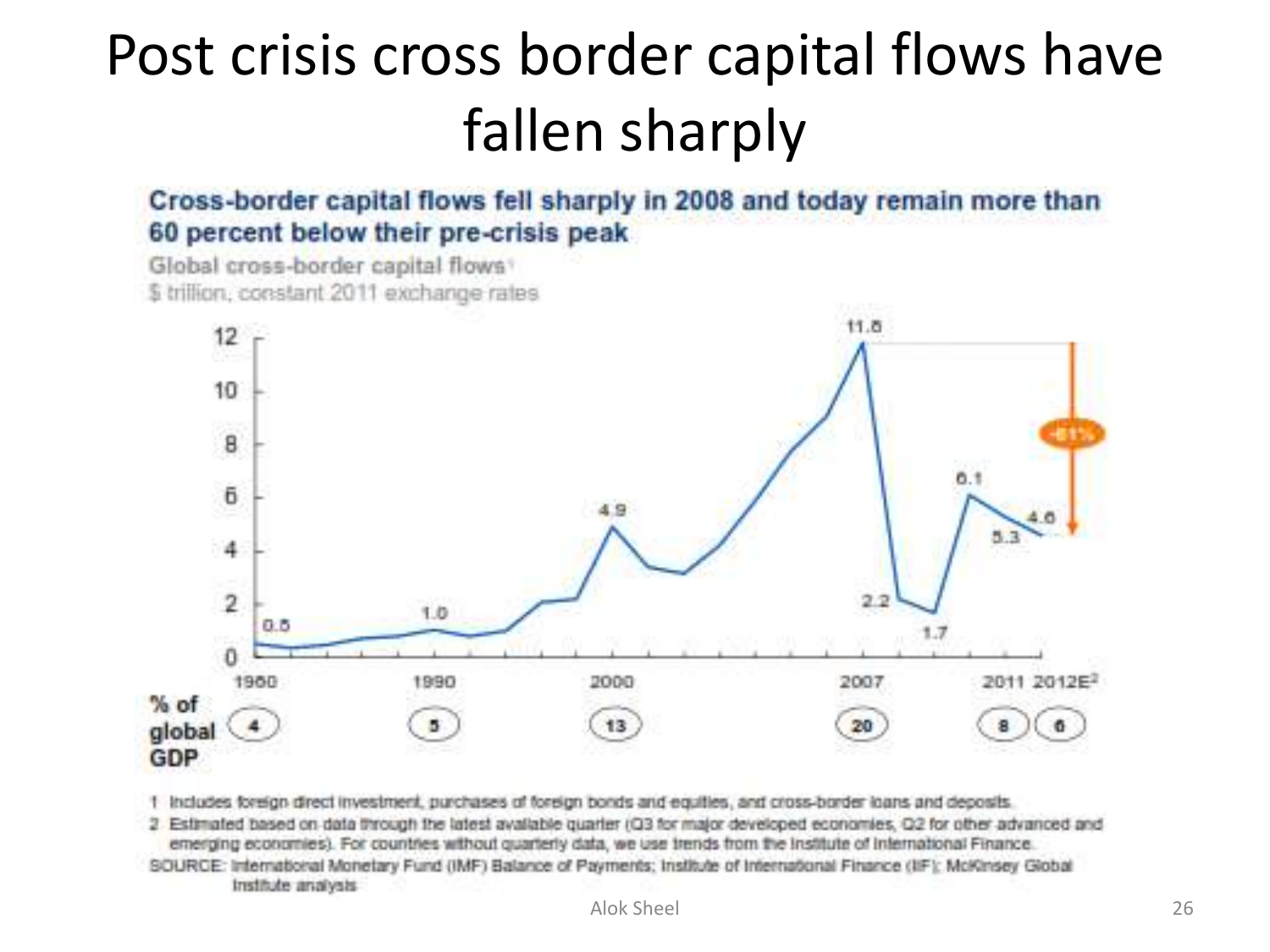### Most of the cross-border retrenchment has been in Europe<br>Since 2007, Eurozone banks have reduced foreign claims by \$3.7 trillion, \$2.8 trillion of which was intra-European

Consolidated foreign claims of Eurozone reporting banks (includes loans and other foreign financial assets)' By counterparty location, constant 2011 exchange rates



1 Includes banks from Austria, Belgium, Finland, France, Germany, Greece, Ireland, Italy, Netherlands, Portugal, and Spain. : 2 GIPS comprises Greece, Ireland, Italy, Portugal, and Spain.

SOURCE: Bank for International Settlements; McKinsey Global Institute analysis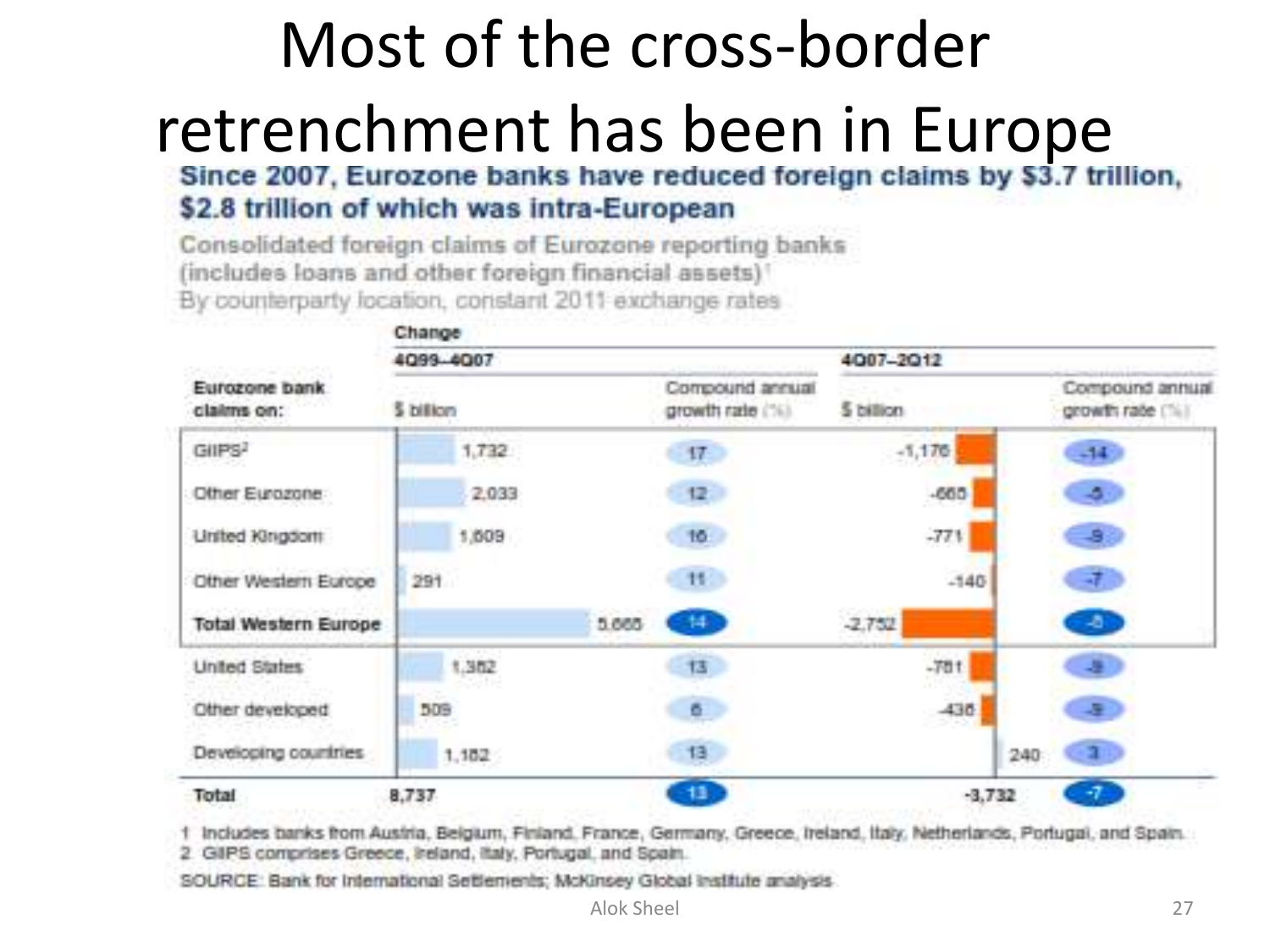# With banks stressed, the structure of cross border flows has changed

Foreign direct investment continued through the crisis and now accounts for 38 percent of total global capital flows

Total global capital flows \$ trillion, constant 2011 exchange rates



1. Estimated based on data through the latest available quarter : Q3 for major developed economies, Q2 for other advanced and emerging economies. For countries without quarterly data, we use trends from the Institute of International Finance. SOURCE: IMF Balance of Payments; Institute of International Finance; McKinsey Global Institute analysis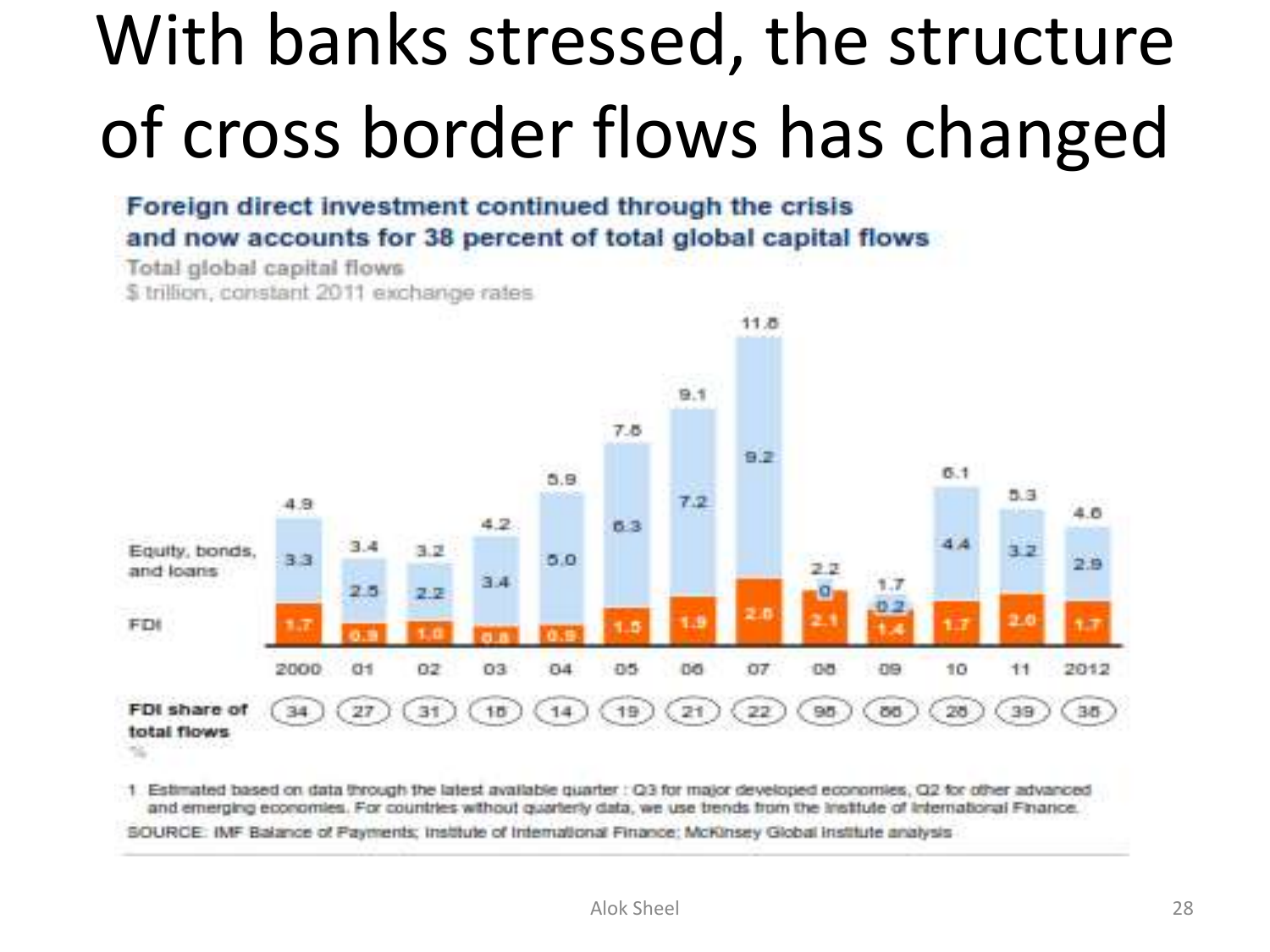# But inflows into EMDEs are back to the pre-crisis peak

#### Capital inflows to developing economies totaled \$1.5 trillion in 2012 and are near the pre-crisis peak

Global capital inflows to developing countries, by region \$ trillion, 2011 constant exchange rate



1 Estimated based on data through Q2 2012. For countries without quarterly data, we use trends from the institute of International Finance.

SOURCE: IMF Balance of Payments; Institute of International Finance; McKinsey Global Institute analysis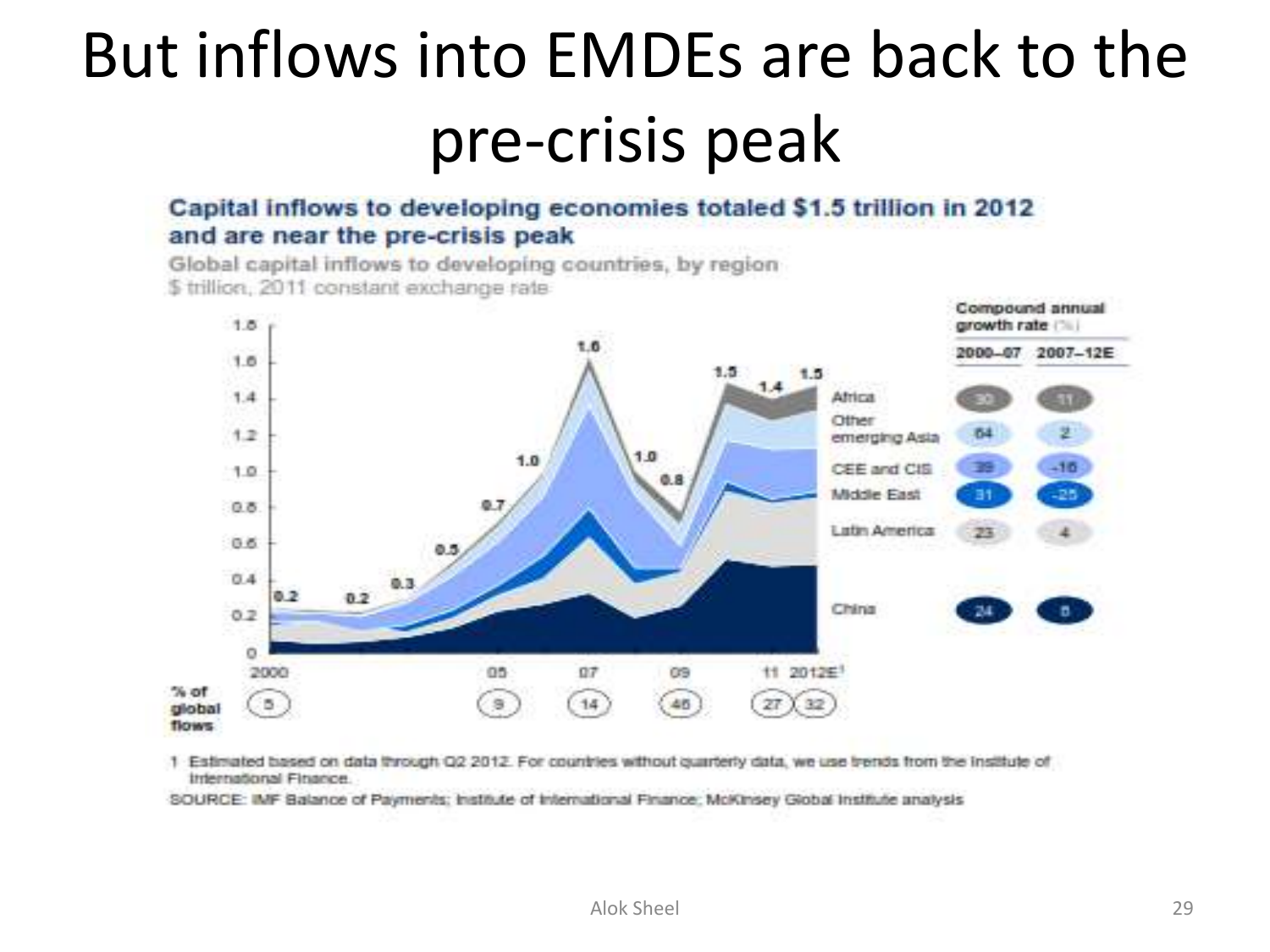# Capital flows: Looking Ahead

- This may change with the withdrawal of QE/accommodative monetary policy and the financing needs of reserve currency issuing sovereigns.
- Impact of Macro-economic policies in advanced economies therefore a bigger determinant of capital flows to EMEs than regulatory reform.
- However BASEL III may constrain EMEs own financial system which needs to provide rapid credit growth to sustain high levels of economic growth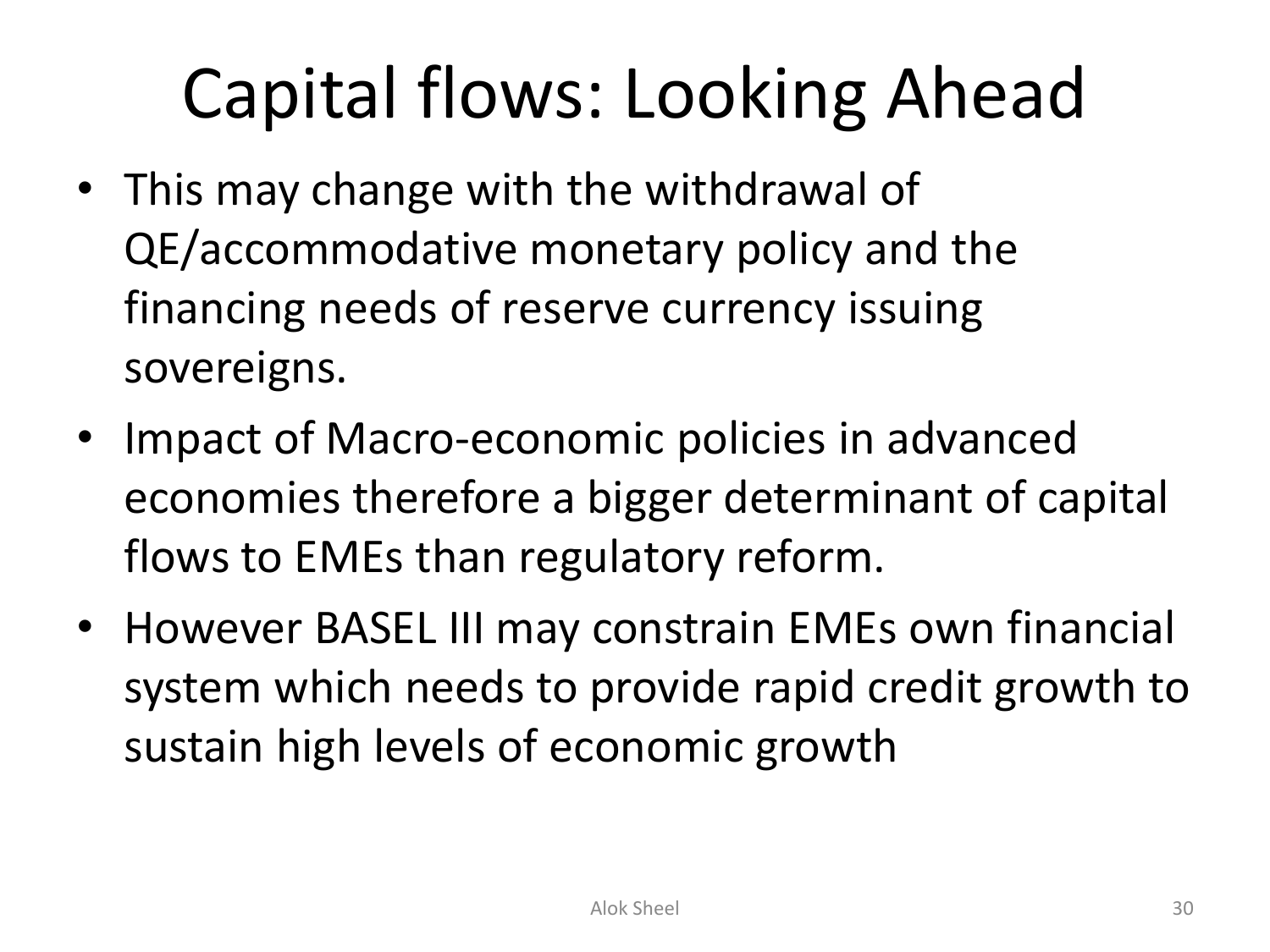# EMEs net exporter of capital despite fall since the crisis because of rebalancing

| <b>Emerging Markets</b> |     |                      |
|-------------------------|-----|----------------------|
| Year                    |     | CAD \$B CAD % of GDP |
| 2005                    | 367 | 3.6                  |
| 2006                    | 511 | 4.2                  |
| 2007                    | 507 | 3.5                  |
| 2008                    | 541 | 3.1                  |
| 2009                    | 329 | 2.0                  |
| 2010                    | 356 | 1.8                  |
| 2011                    | 257 | 1.1                  |
| 2012                    | 288 | 1.2                  |
| 2013                    | 209 | 0.8                  |
| 2014                    | 229 | 0.8                  |

*Institute of International Finance*, June 2013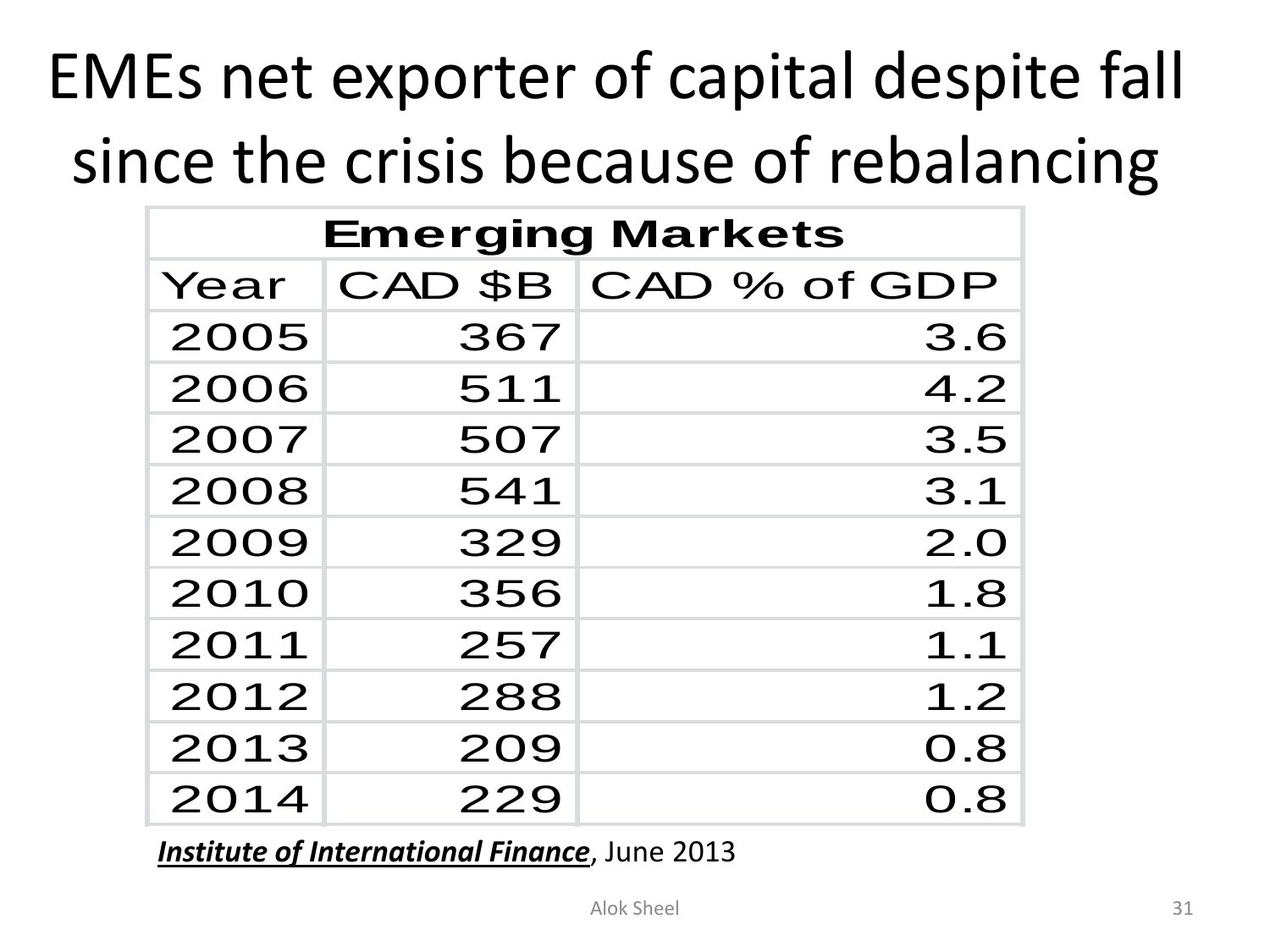### With some notable exceptions



Major Exporters and Importers of Capital in 2012 (*IMF* **GFSR** April 2013)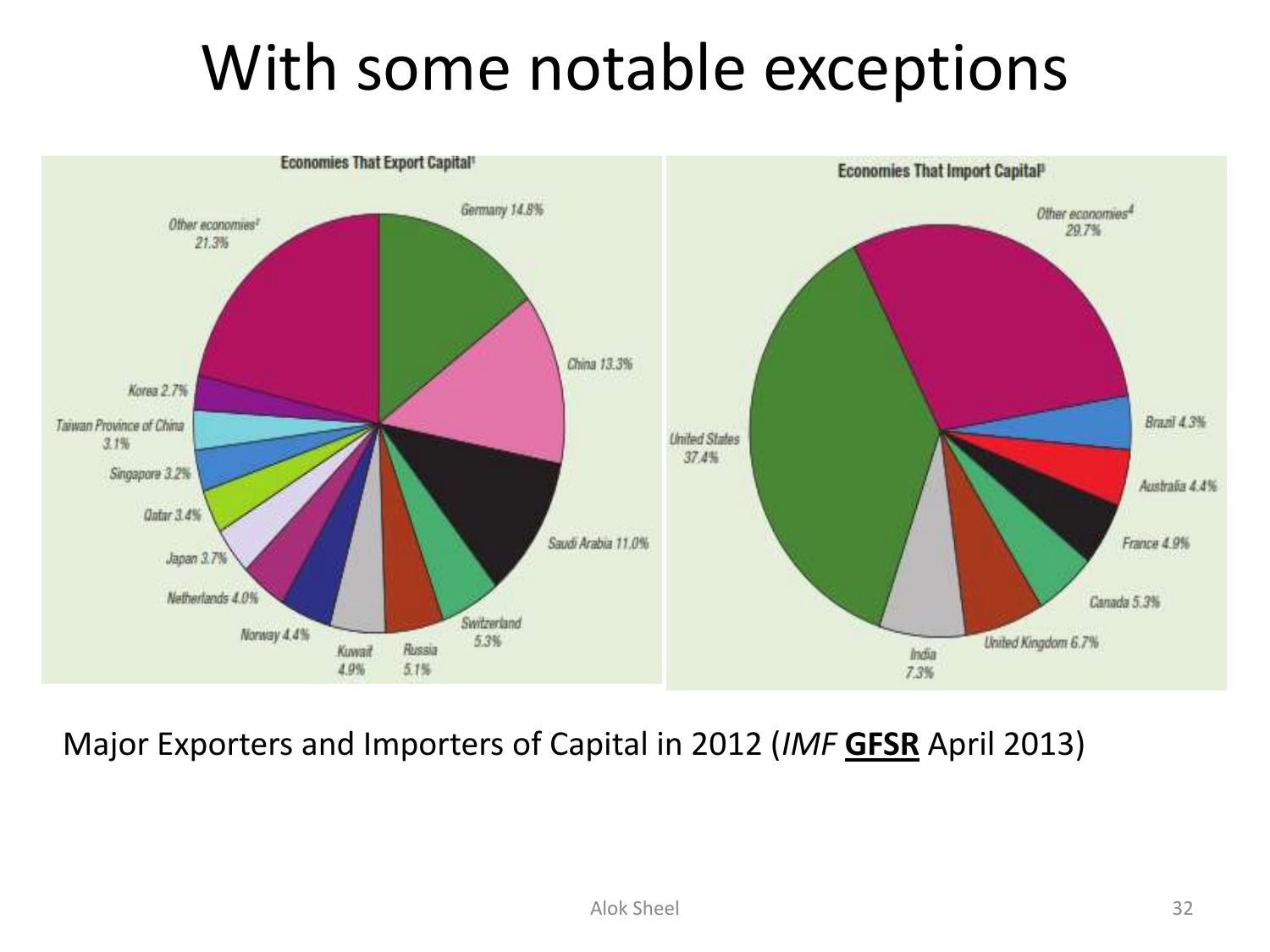# South-South Flows

- EMEs, especially those in Asia, have high savings – with productivity improvements can sustain high growth with minimum capital inflows.
- There are no reasons, other than geopolitical and relatively shallow financial markets, why South-South flows cannot take care of intra-EME deficits.
- The BRICS Bank and reserve pooling arrangements to be seen in this light.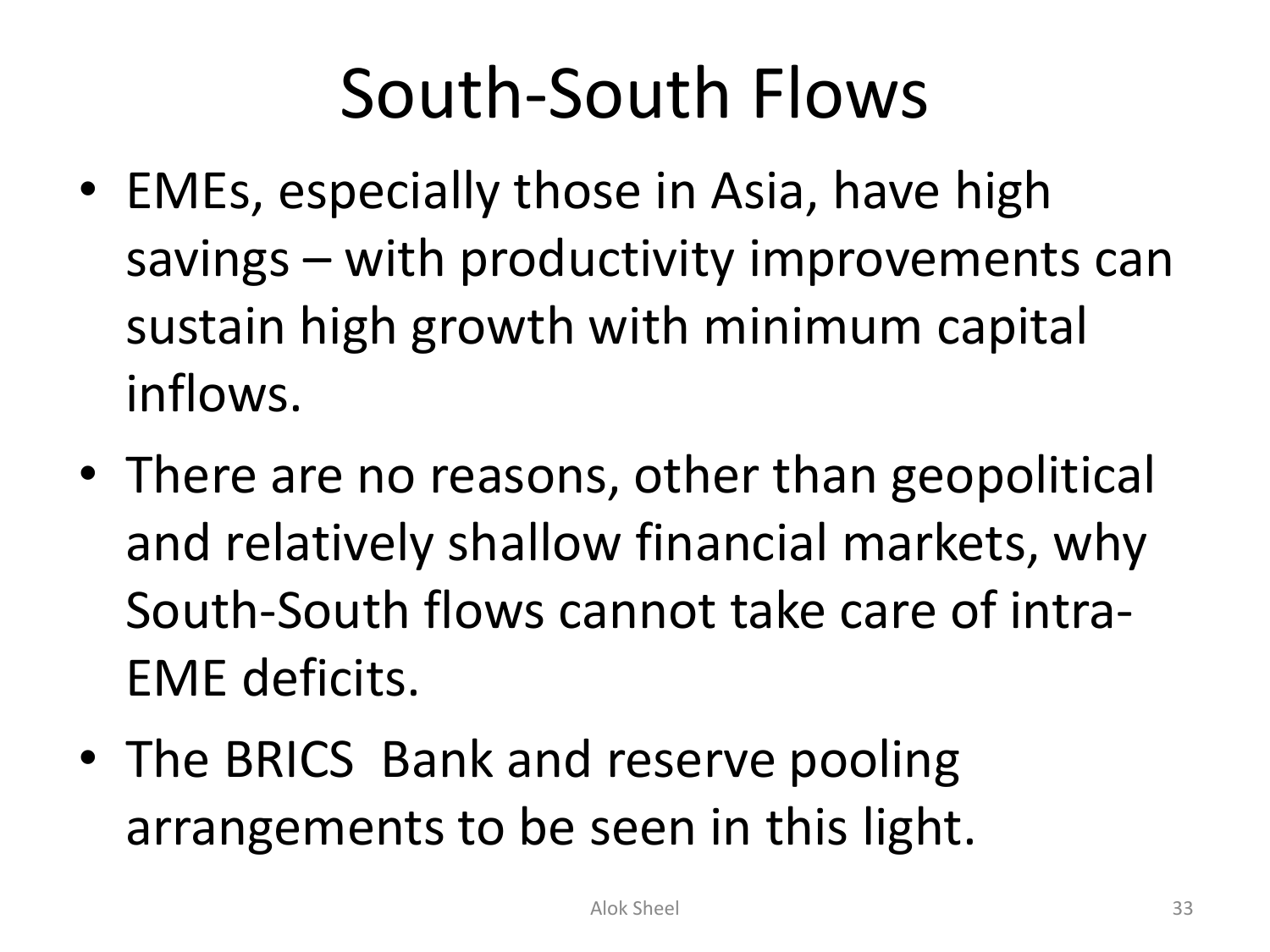# But excluding Reserves, EMEs still import capital<br>Emerging markets' capital outflows are even larger than inflows.

### at \$1.8 trillion in 2012



1 Estimated based on data through Q2 2012. For countries without guarterly data, we use trends from the institute of International Finance.

SOURCE: IMF Balance of Payments; Institute of International Finance; McKinsey Global Institute analysis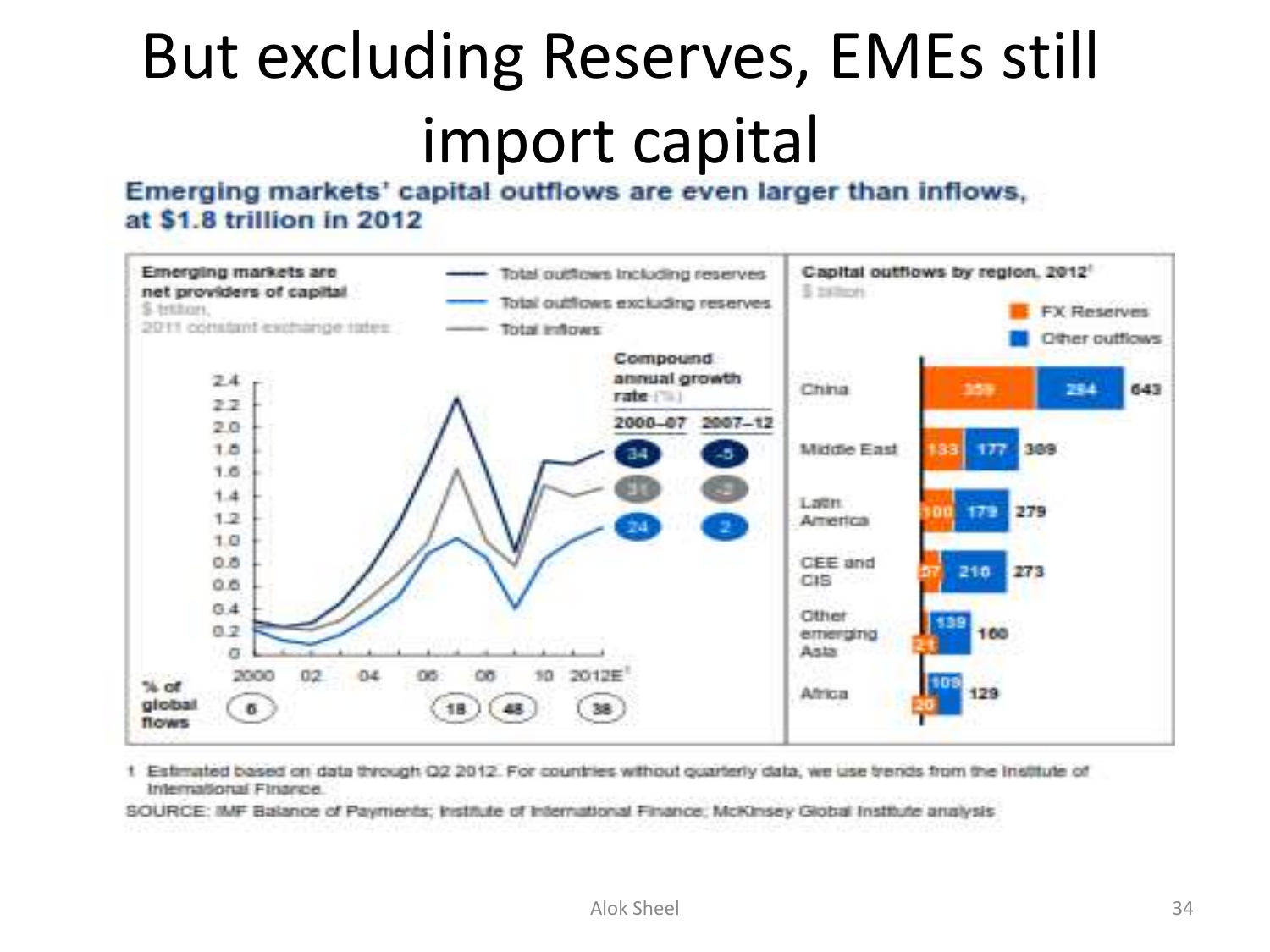# Reserves are recycled back to EMEs

#### Central banks account for 45 percent of developing countries' foreign investment assets

Stock of total foreign investment assets of developing (South) economies \$ trillion, nominal exchange rates



1 Foreign investment assets of developing countries in other developing countries.

2 Foreign investment assets of developing countries in advanced economies.

SOURCE: McKinsey Global Institute Blateral Foreign Investment database; McKinsey Global Institute analysis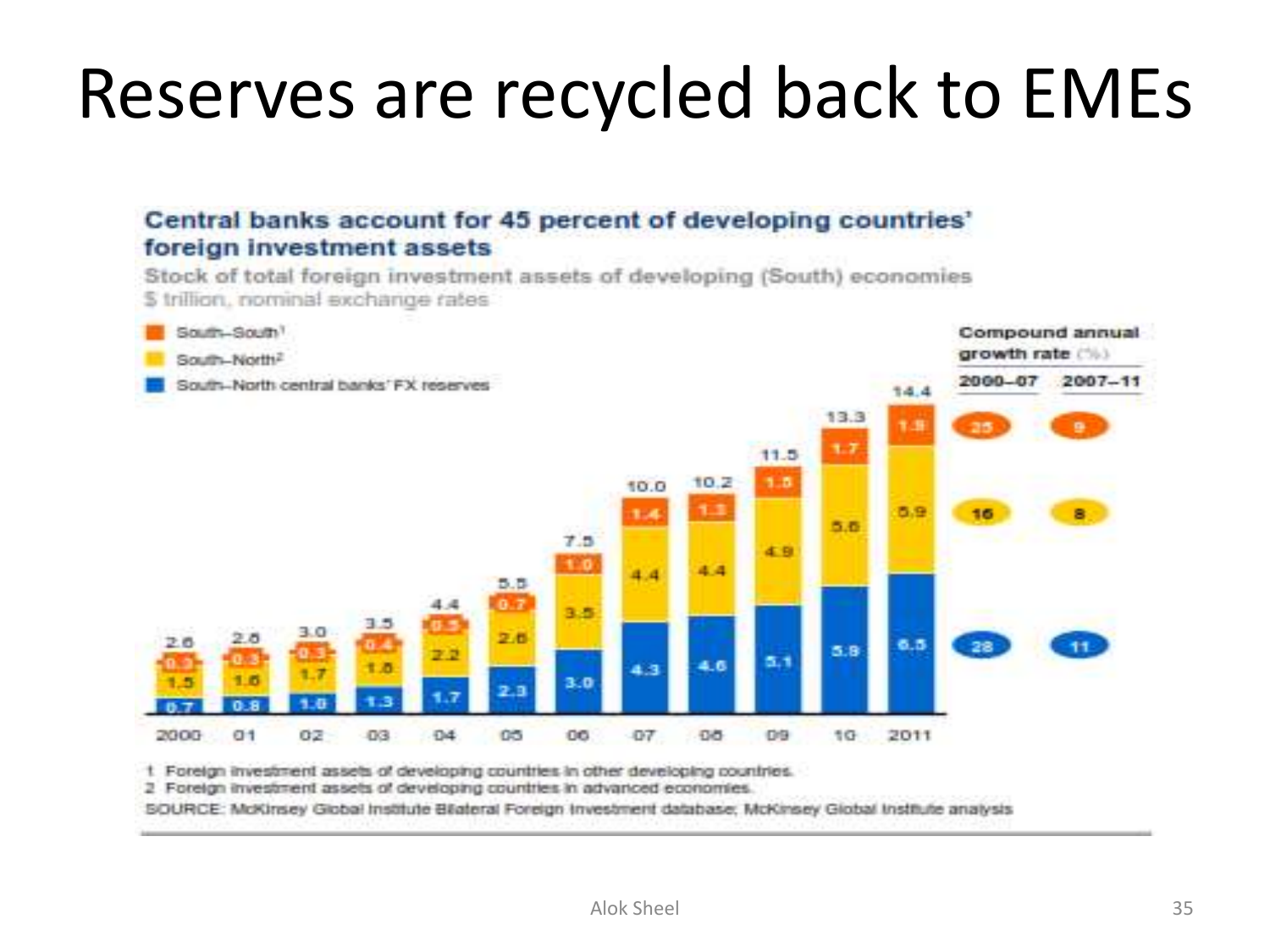### Preponderance of FDI in capital flows to EMDEs: FDI – most stable: TNCs awash with liquidity – returns higher in EMEs because of productivity growth

#### Foreign direct investment is a much larger share of capital inflows to emerging markets than to developed countries

Cumulative capital inflows, 2007-12E

%: \$ trillion, 2011 constant exchange rate



Emerging markets Developed economies

1 Estimated based on data through the latest available quarter: Q3 for major developed economies, Q2 for other advanced and emerging economies. For countries without quarterly data, we use trends from the Institute of International Finance.

2 includes primarily loans, currency, and deposits, as well as a small share of trade credit.

SOURCE: MF Balance of Payments: Institute of International Finance: McKinsey Global Institute analysis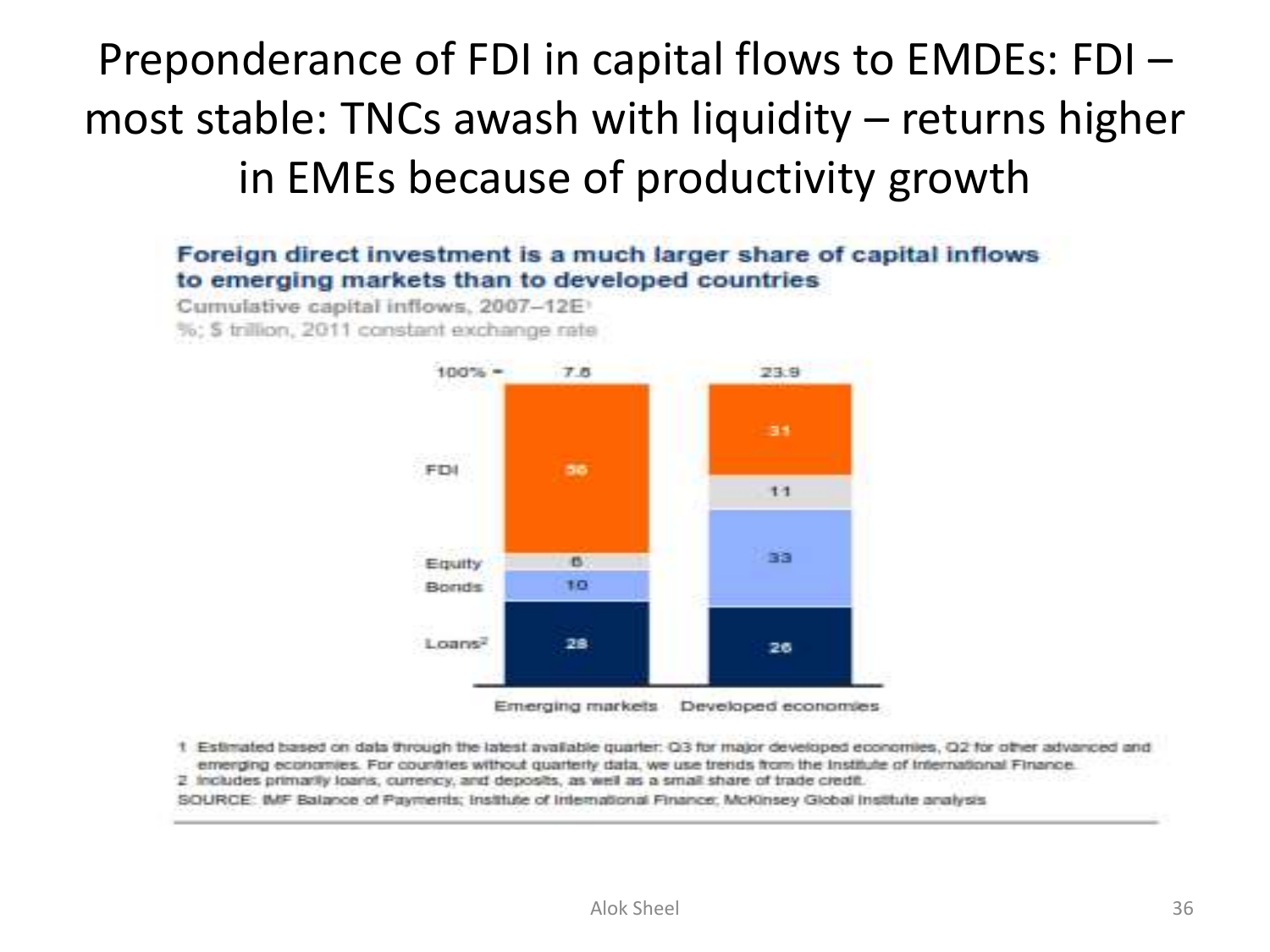# Global FDI Flows

|            |        | <b>Outflow</b> |              |        | <b>Inflow</b> |              |          | <b>Net</b>      |              |
|------------|--------|----------------|--------------|--------|---------------|--------------|----------|-----------------|--------------|
| US\$ Mill. | World  | Advanced       | <b>EMDES</b> | World  | Advanced      | <b>EMDES</b> | World    | <b>Advanced</b> | <b>EMDES</b> |
| 2007       | 2272   | 1890.4         | 330          | 2272   | 1320          | 589.4        | $\theta$ | $-570.4$        | 259.4        |
| 2008       | 2005.3 | 1600.7         | 344          | 2005.3 | 1026.5        | 668.4        | $\theta$ | $-574.2$        | 324.4        |
| 2009       | 1149.8 | 828            | 273.4        | 1149.8 | 613.4         | 530.3        | $\theta$ | $-214.6$        | 256.9        |
| 2010       | 1504.9 | 1029.8         | 413.2        | 1504.9 | 696.4         | 637.1        | $\theta$ | $-333.4$        | 223.9        |
| 2011       | 1678   | 1183.1         | 422.1        | 1678   | 820           | 735.2        | $\theta$ | $-363.1$        | 313.1        |
| 2012       | 1390.9 | 909.4          | 426.1        | 1390.9 | 560.7         | 702.8        | $\theta$ | $-348.7$        | 276.7        |
|            |        |                |              |        |               |              |          |                 |              |

#### *UNCTAD*, **World Investment Report, 2013**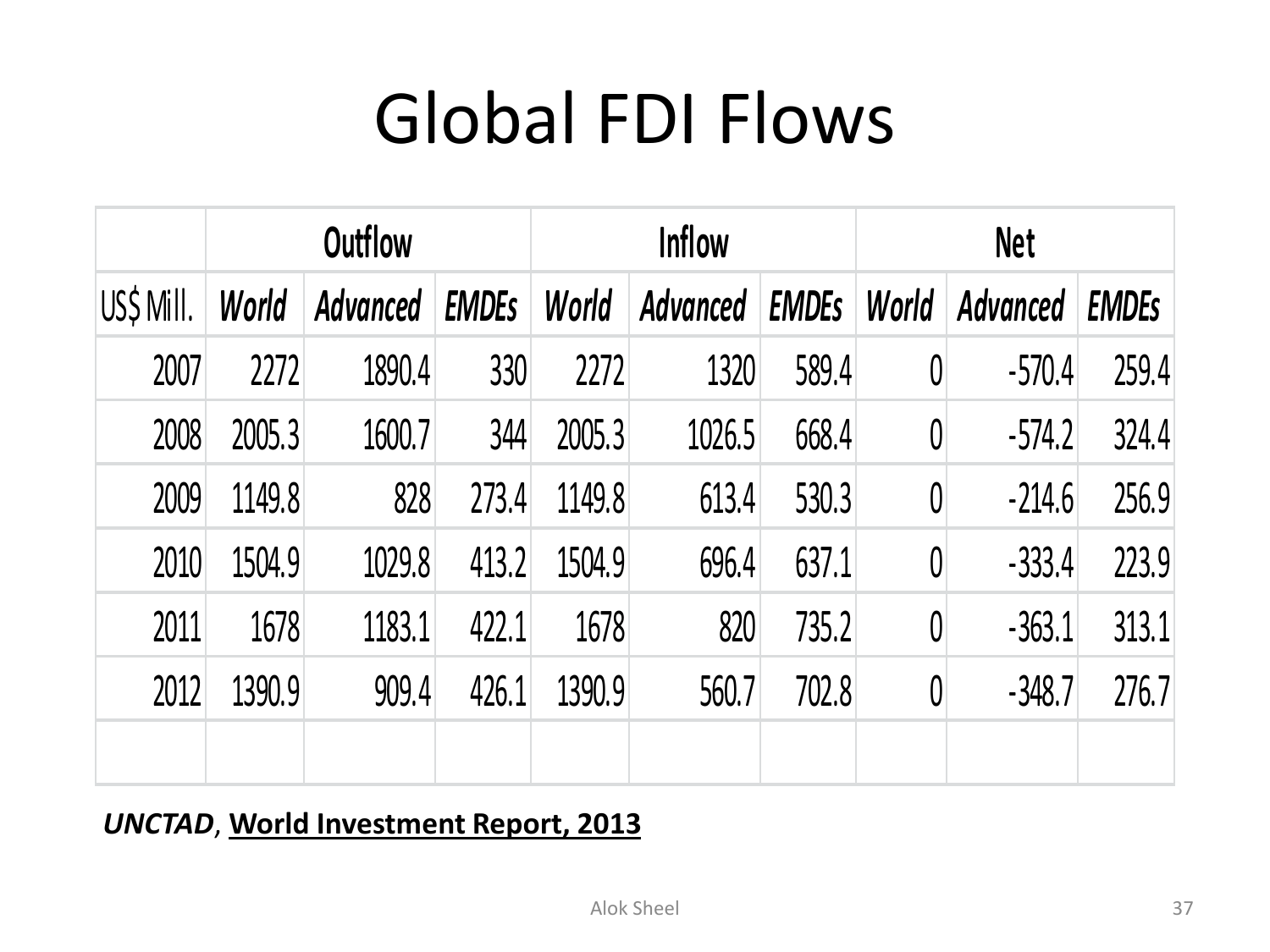# EMDEs' share of Inward and Outward FDI has increased

|      | <b>Advanced</b> |          |
|------|-----------------|----------|
|      | Inflows         | Outflows |
| 2007 | 58.1%           | 83.2%    |
| 2008 | 51.2%           | 79.8%    |
| 2009 | 53.3%           | 72.0%    |
| 2010 | 46.3%           | 68.4%    |
| 2011 | 48.9%           | 70.5%    |
| 2012 | 40.3%           | 65.4%    |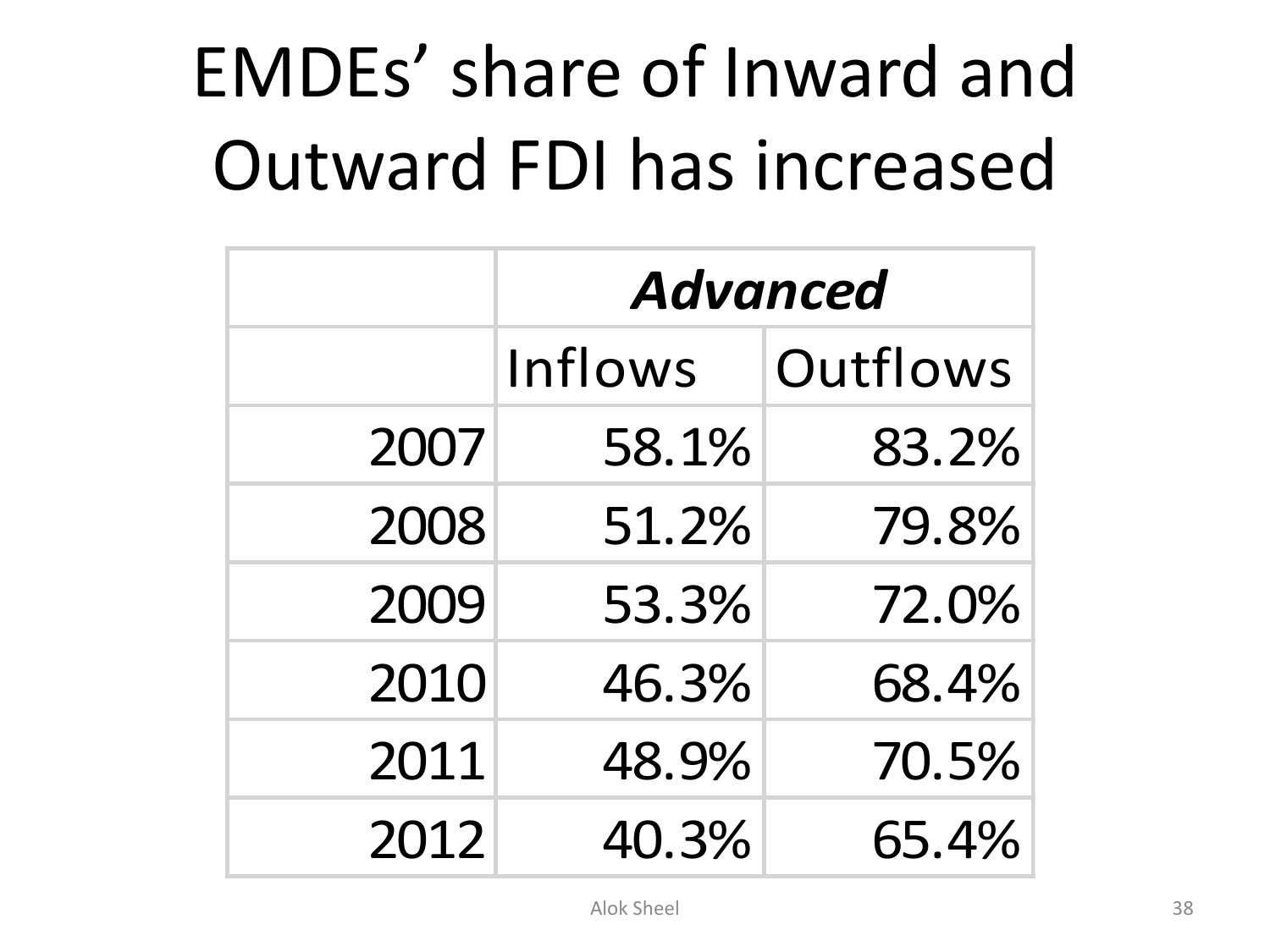# Aid Flows to EMEs are stagnant

| <b>US\$ Mill IFIS</b> |           | <b>Bilateral</b> | <b>TOTAL</b> |
|-----------------------|-----------|------------------|--------------|
| 2005                  | $-37,899$ | $-24,618$        | $-62,517$    |
| 2006                  | $-25,660$ | 973              | $-24,687$    |
| 2007                  | 5,827     | 43,408           | 49,235       |
| 2008                  | 25,955    | 35,592           | 61,547       |
| 2009                  | 52,114    | 15,562           | 67,676       |
| 2010                  | 34,884    | 36,998           | 71,882       |
| 2011                  | 16,829    | 44,446           | 61,275       |
| 2012                  | 4,113     | 26,835           | 30,949       |
| 2013                  | 5,864     | 36,768           | 42,632       |

*Institute of International Finance*, June 2013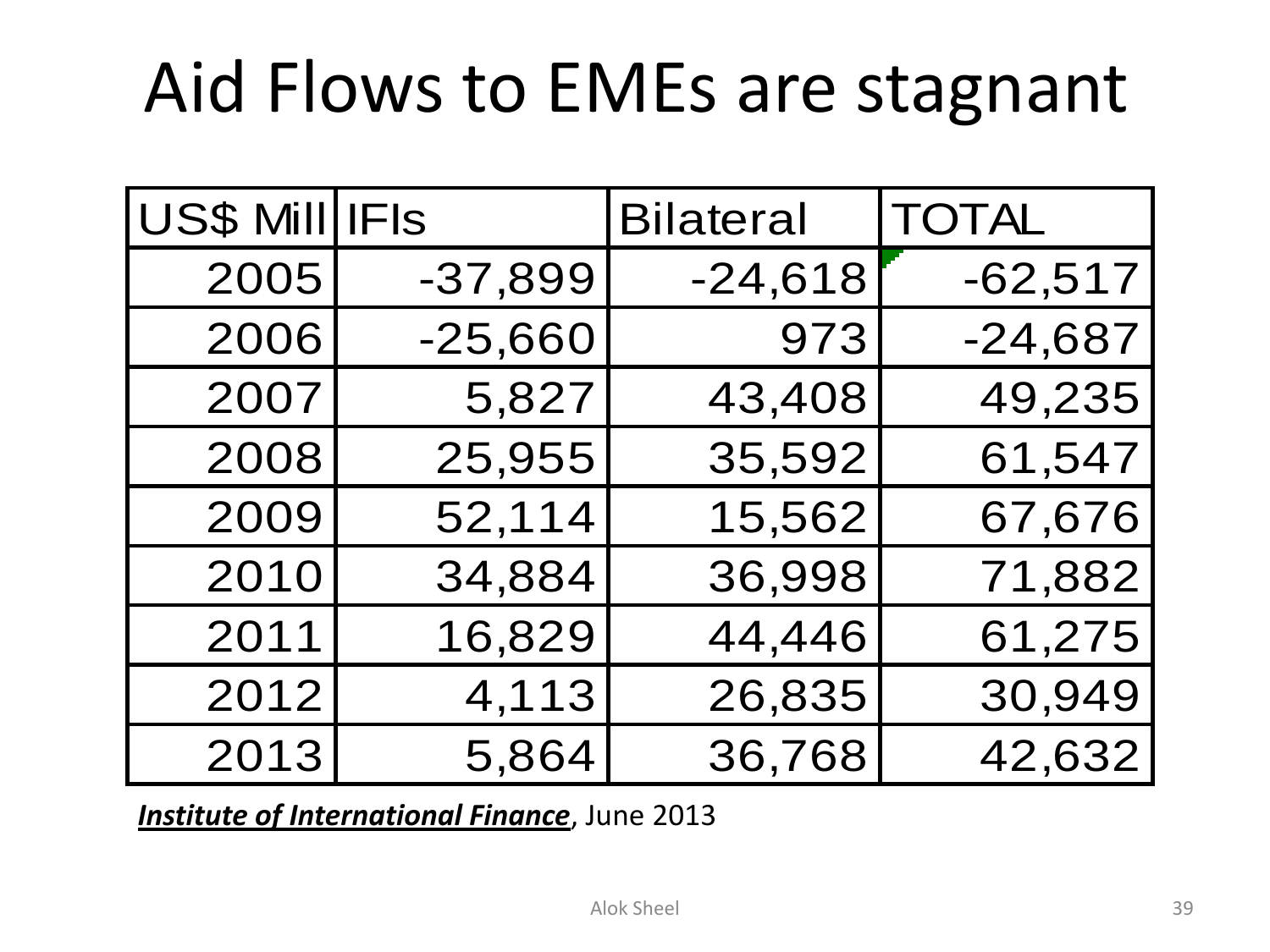# While Net Portfolio Flows to EMEs are very volatile

| Year | US\$ Billion |
|------|--------------|
| 2003 | 28.4         |
| 2004 | 39.3         |
| 2005 | 45.6         |
| 2006 | 39.3         |
| 2007 | $-13$        |
| 2008 | $-105$       |
| 2009 | 133          |
| 2010 | <b>200</b>   |
| 2011 | 5            |
| 2012 | 125          |

*Institute of International Finance*, June 2013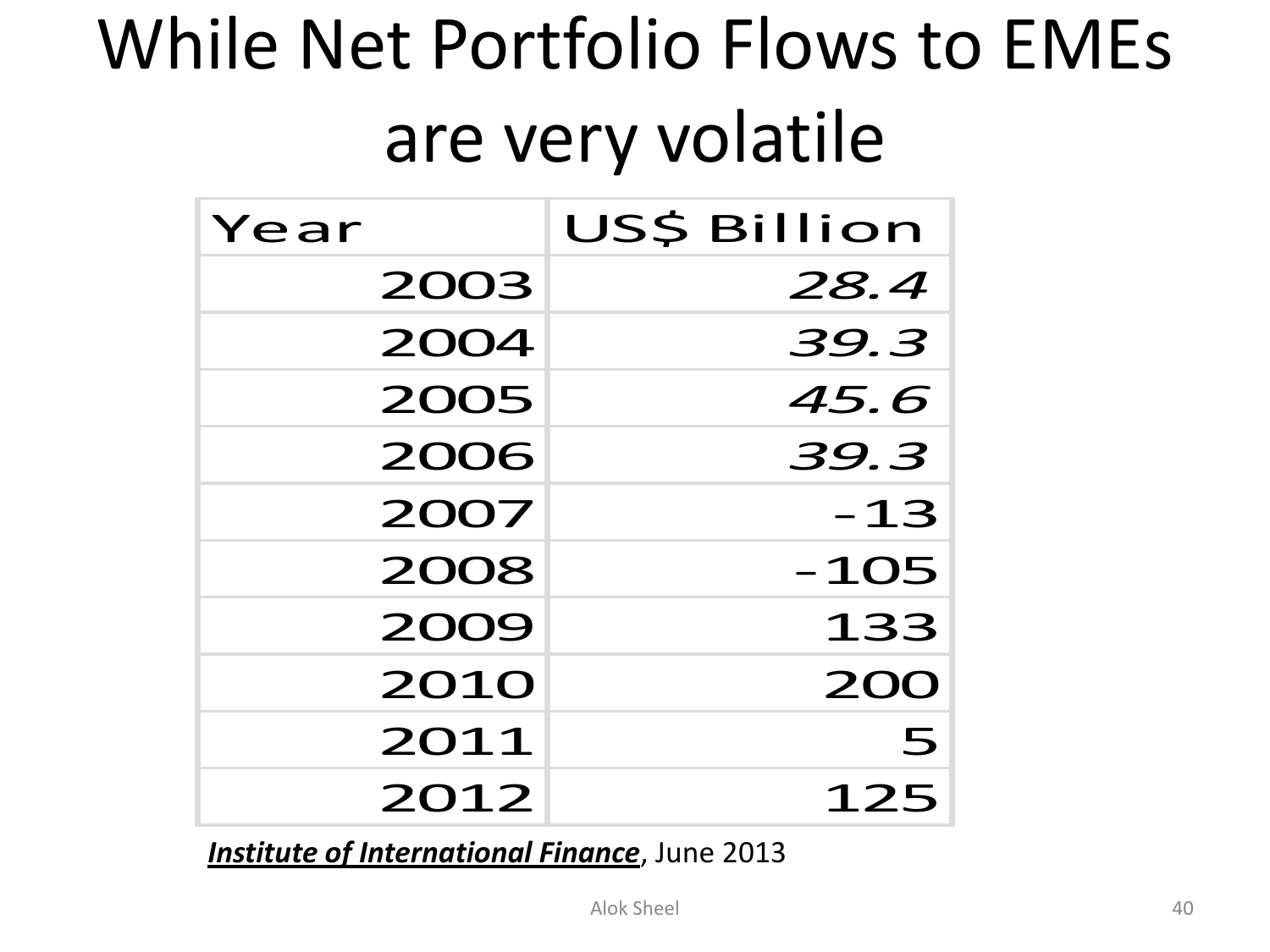# EMEs and BASEL III

- EMEs not actively engaged in G 20 and FSB debates on financial regulatory reform because their own financial systems are still mostly deposit based and tightly regulated and held up well during the crisis.
- Shadow banking exists because of financial repression, but not deeply interconnected with the banking system to bring down the payments system.
- Conventional banking has deposit insurance and liquidity buffers to prevent bank runs.
- Relevance of BASEL III at this stage of their economic and financial development not clear.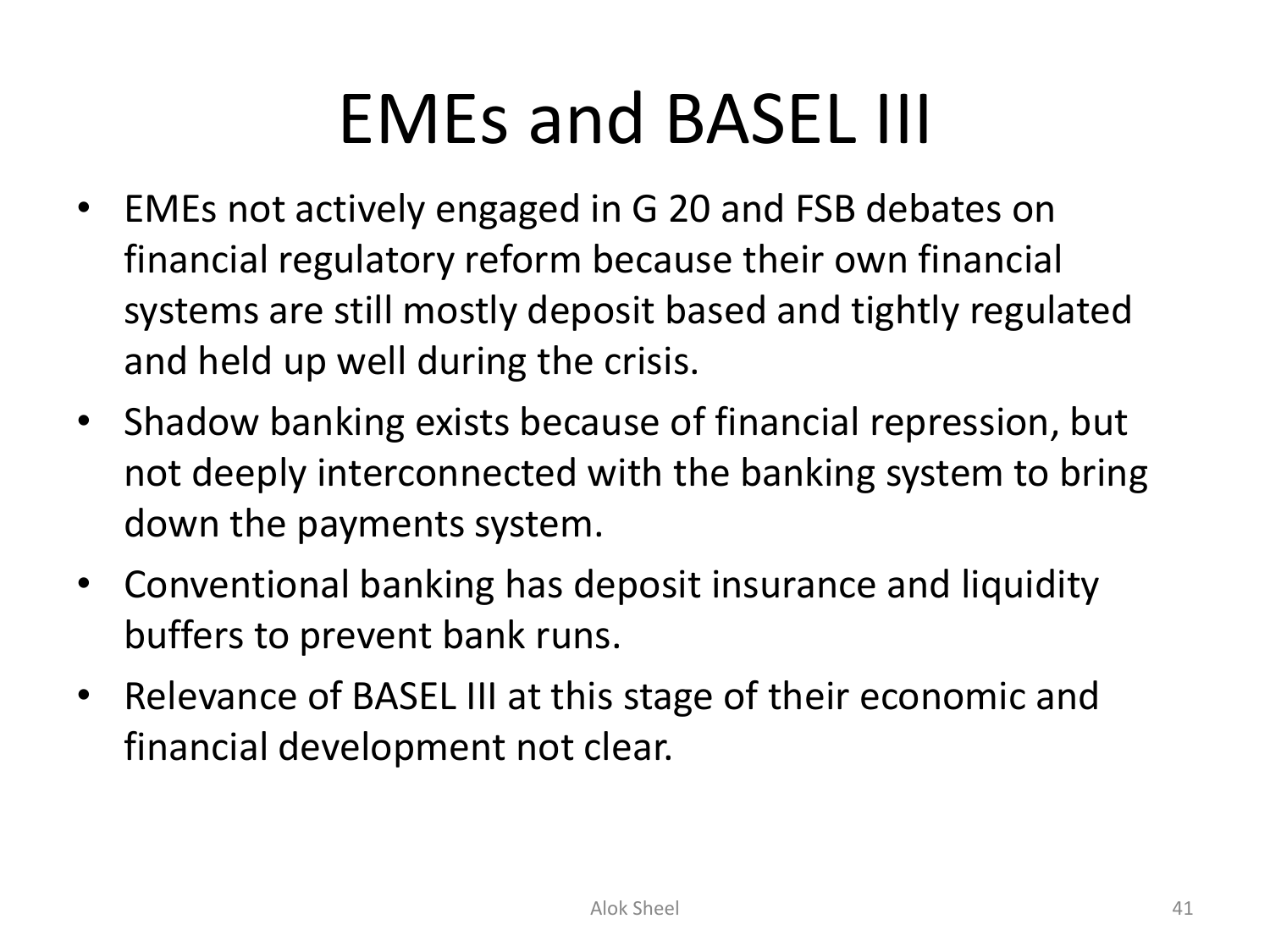# What drives Leverage?

- Primary drivers of leverage in AMEs and EMDEs different: in the latter to increase returns through trading in claims (=financial assets) on real assets; in the latter for financing investment in real assets.
- Their present concerns more developmental than regulatory: Increasing savings deriving from rapid income growth need to be invested in financial assets which in turn is available for investment in the real sector for a virtuous cycle of rising incomes, savings, investment and growth.
- Because primary driver of leverage different, financialization in EMEs linked more to growth, whereas in AMEs it is racing far ahead, even as trend growth has declined.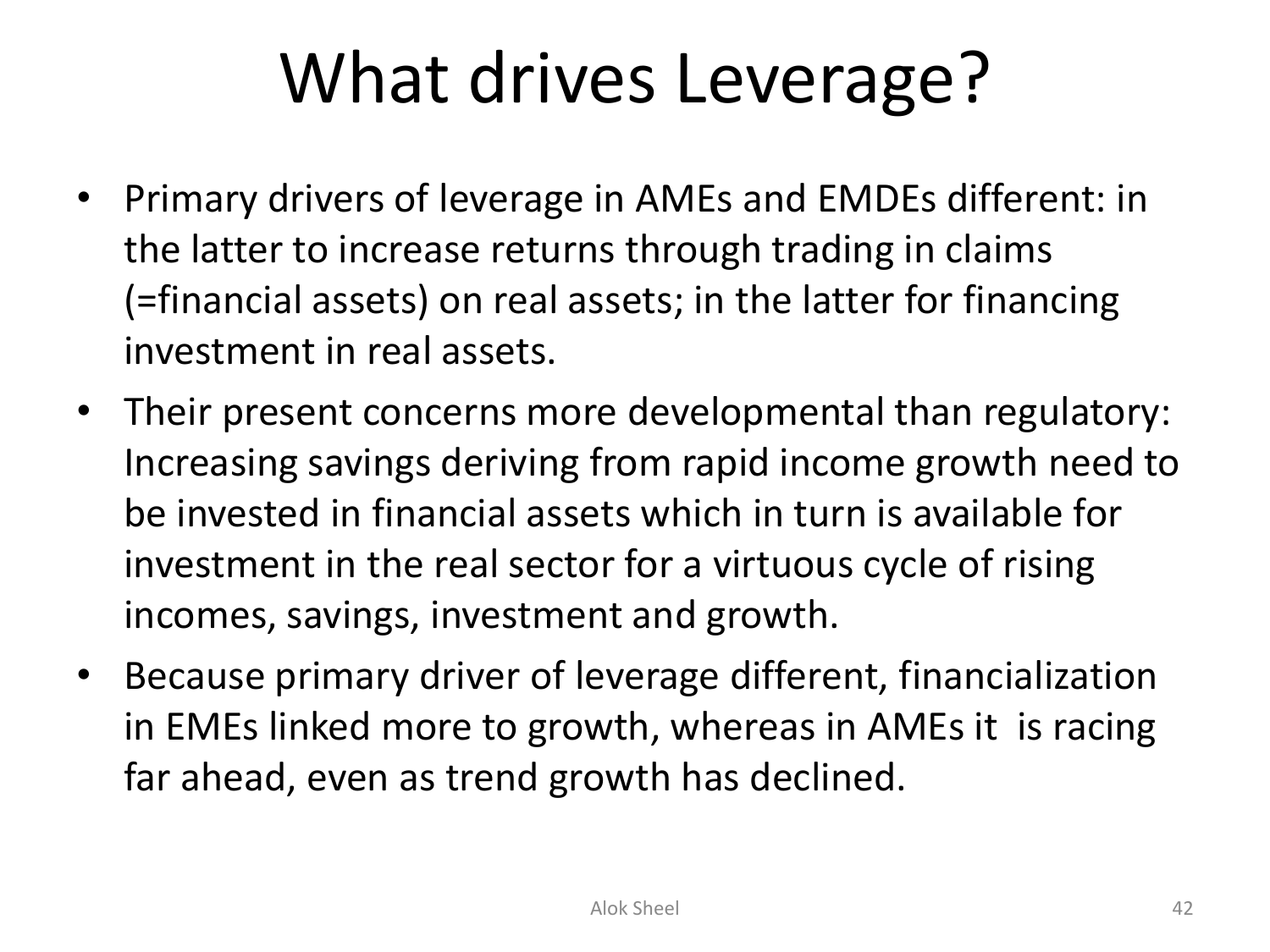## Financialization

#### Emerging markets have low financial depth—and they are no longer closing the gap with advanced economies



1 Central and Eastern Europe and the Commonwealth of Independent States.

SOURCE: McKinsey Global Institute Financial Assets Database: McKinsey Global Institute analysis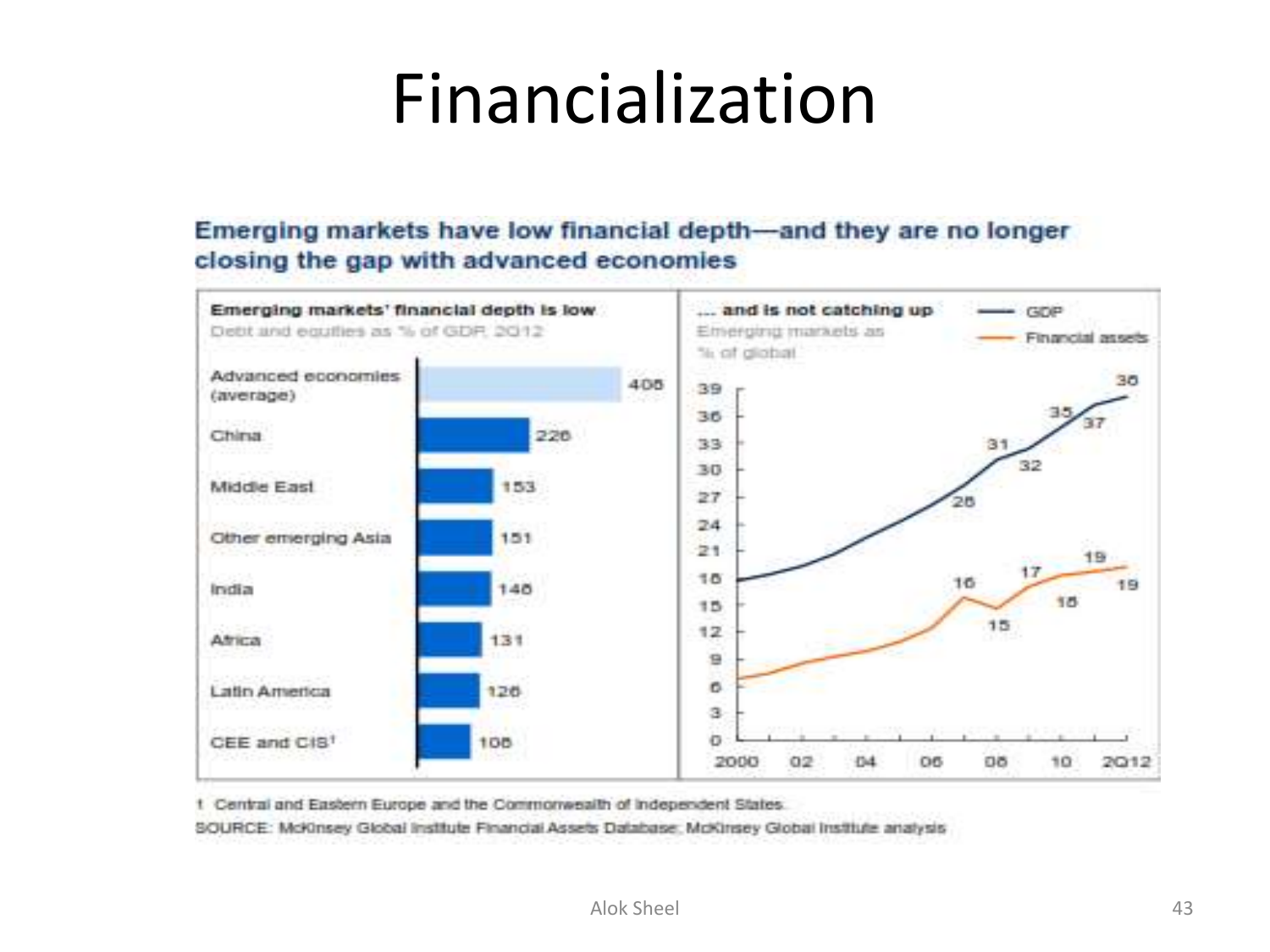# Financialization and Growth

- **The correlation between economic growth and greater financialization is complex.**
- The financial system in AMEs at the time they were growing much faster was characterized by several features of financial repression of the kind currently associated with fast growing EMEs.
- Following the Global Financial Crisis it is becoming clearer that historically the **relationship between the growth of the financial system and economic growth is non-linear**. In other words, growth of the financial system is associated with accelerated economic growth only up to a point. Beyond a certain threshold, the impact on growth is far overshadowed by the risks involved.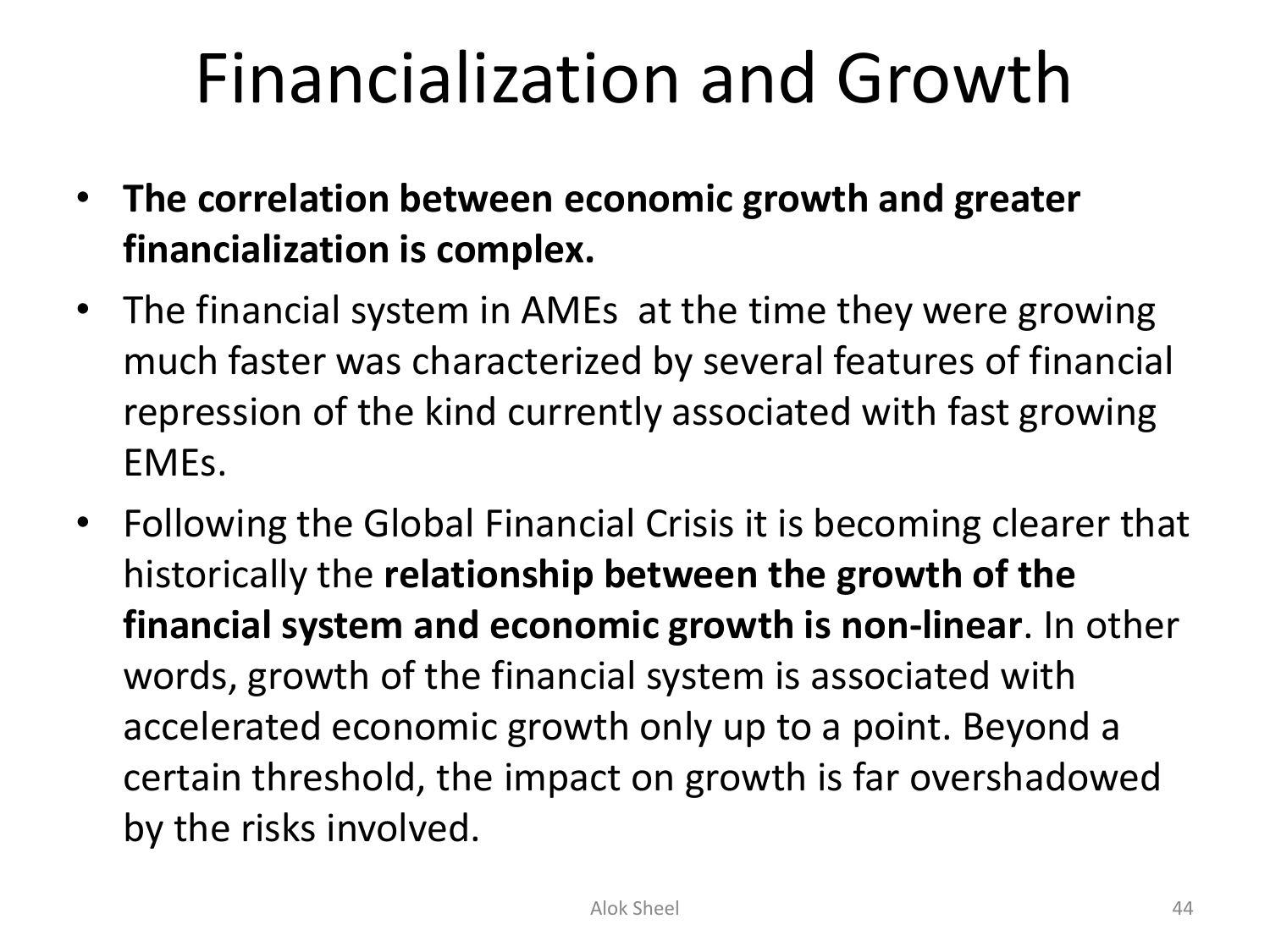# The Underlying Narrative

- Even as there was a rapid 'financialisation' of the economy in AMEs, real economy activities increasingly shifted shifted to EMDEs to exploit lower costs and productivity gains.
- These rapid productivity gains led to a **global consumer price deflation**.
- This process was largely driven by TNCs through FDI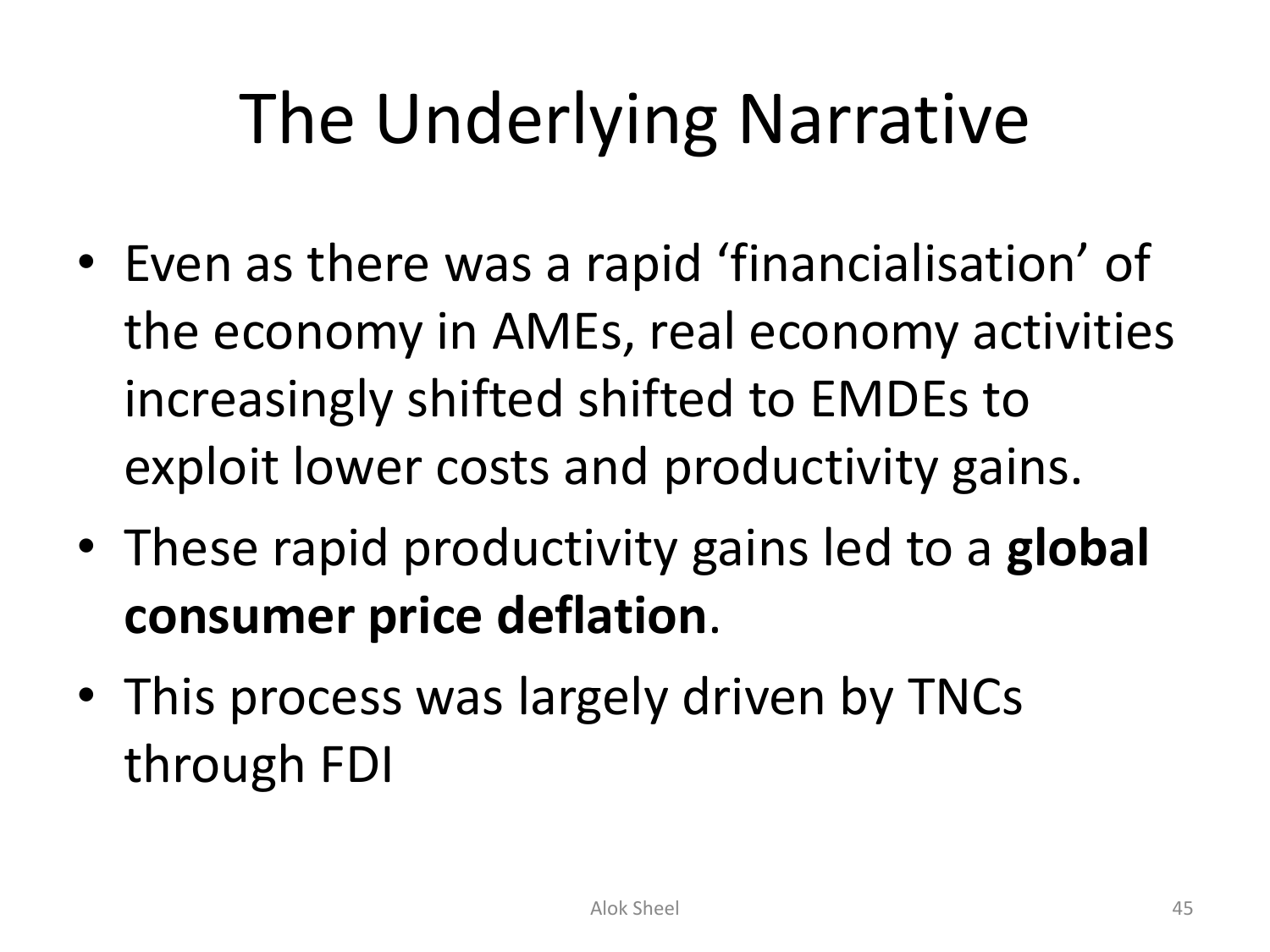# The Underlying Narrative…contd

- EMEs became more reliant on external demand to increase growth and started running huge current account surpluses, exporting excess savings to AMEs.
- This, along with consumer price deflation, drove down interest rates and returns to capital. Monetary policy in AMEs targeted consumer prices and ignored asset prices. In in a bid to raise returns, financial market actors turned increasingly to leverage and greater financial innovation.
- Since returns on real sector investment were higher in EMEs, savings imported into AMEs were invested in financial assets and into a highly financialized housing sector, **inflating asset prices**. Housing prices in particular rose spectacularly.
- Financial innovation that allowed leveraging of equity gains generated by asset price appreciation led to a consumption boom, even as returns to labour were declining in the real economy, leading to record levels of economic growth.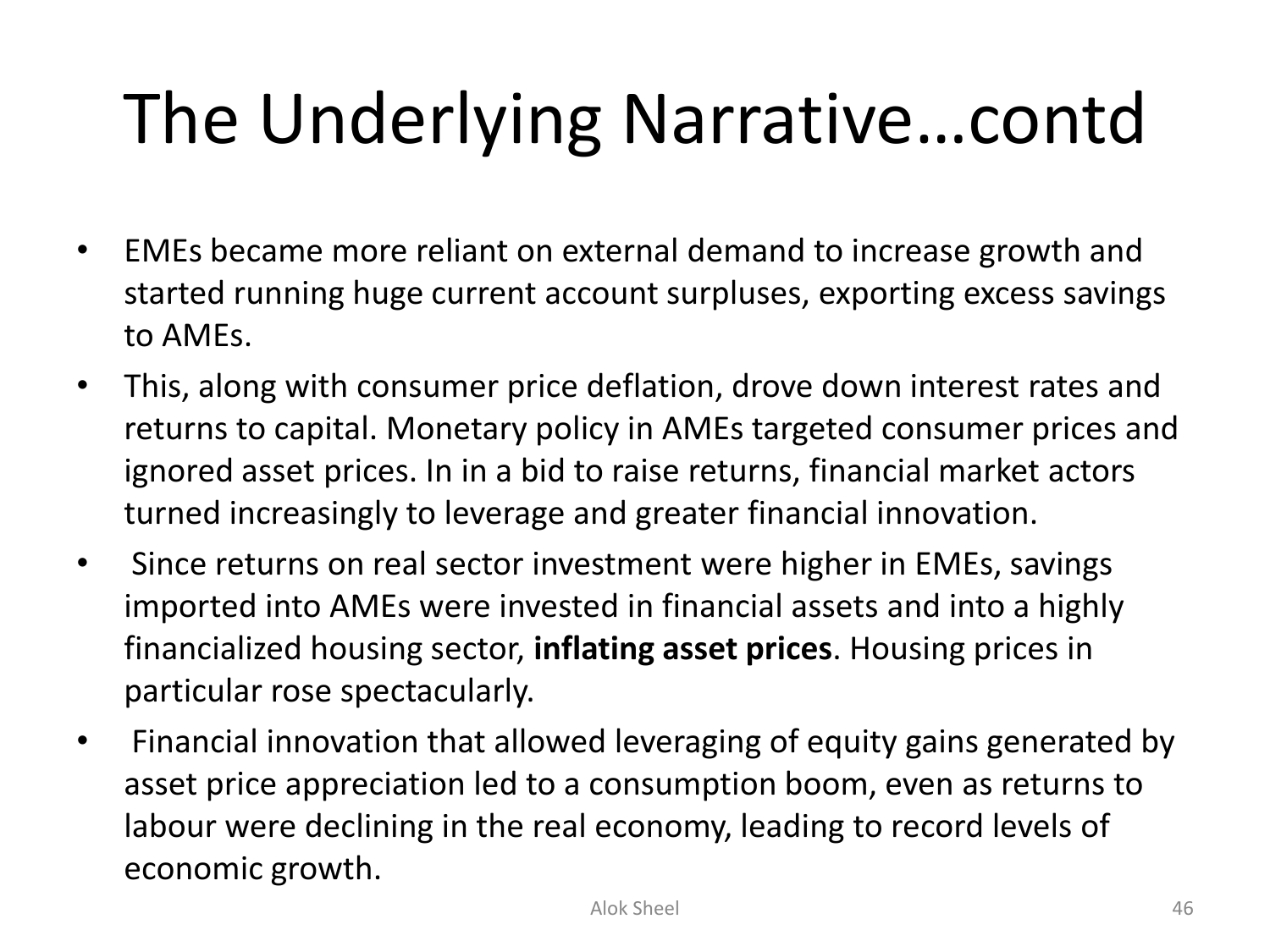# Is the narrative changing in AMEs?

- This bubble has been pricked, but the underlying narrative has not.
- Households and private Corporates (especially in the financial sector) are deleveraging, but this is being countervailed by public sector leveraging, assisted by accommodative monetary policy.
- The revival of the housing sector in the US is not led by rising incomes but the return of housing mortgaging activity entire underwritten by government owned entities.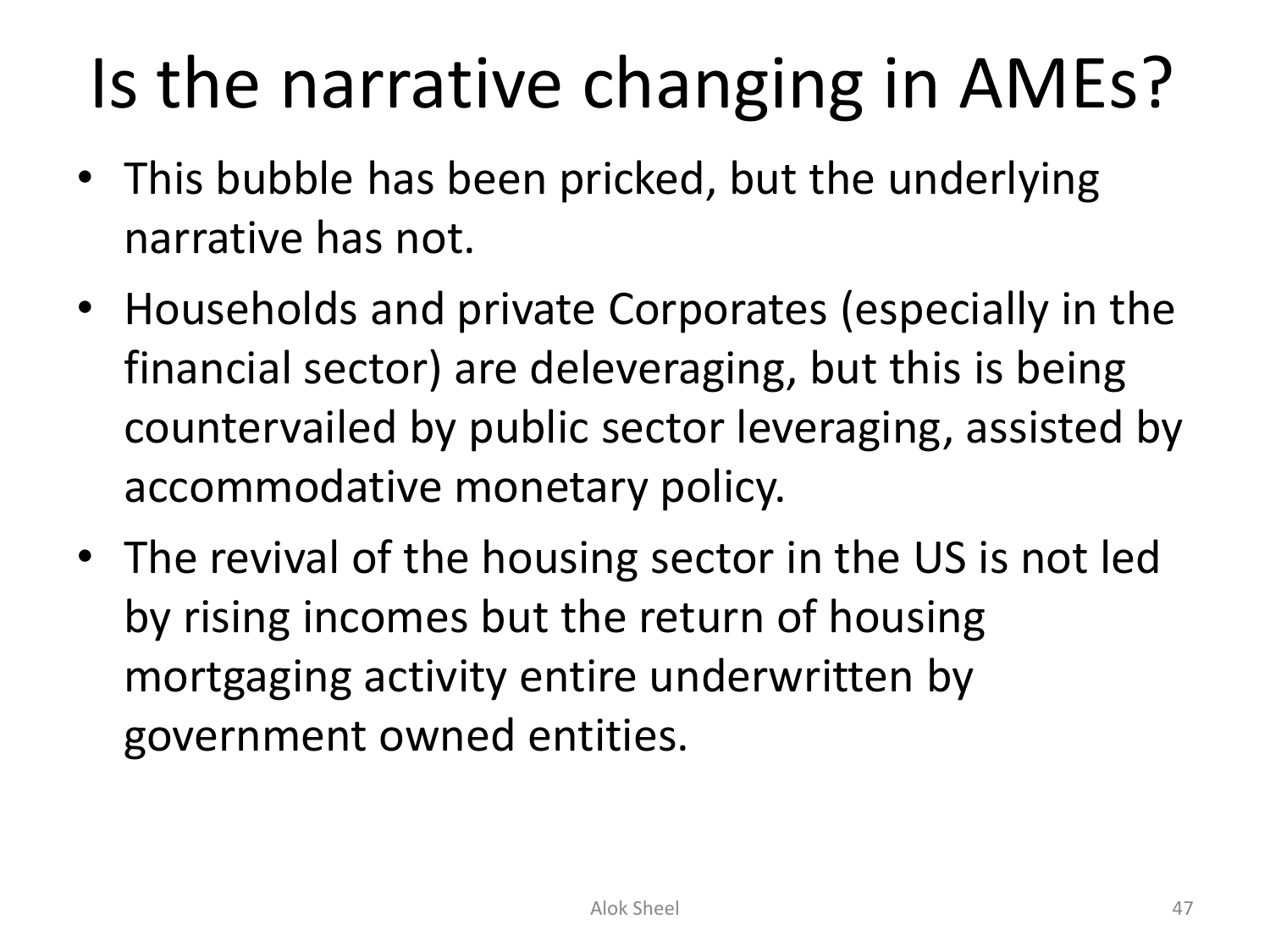# Household deleveraging in the US



1 This is based on estimates of the foreclosure pipeline in Q2 2011 and ignores future growth in disposable income. SOURCE: US Federal Reserve; CoreLogic; Haver Analytics; McKinsey Global Institute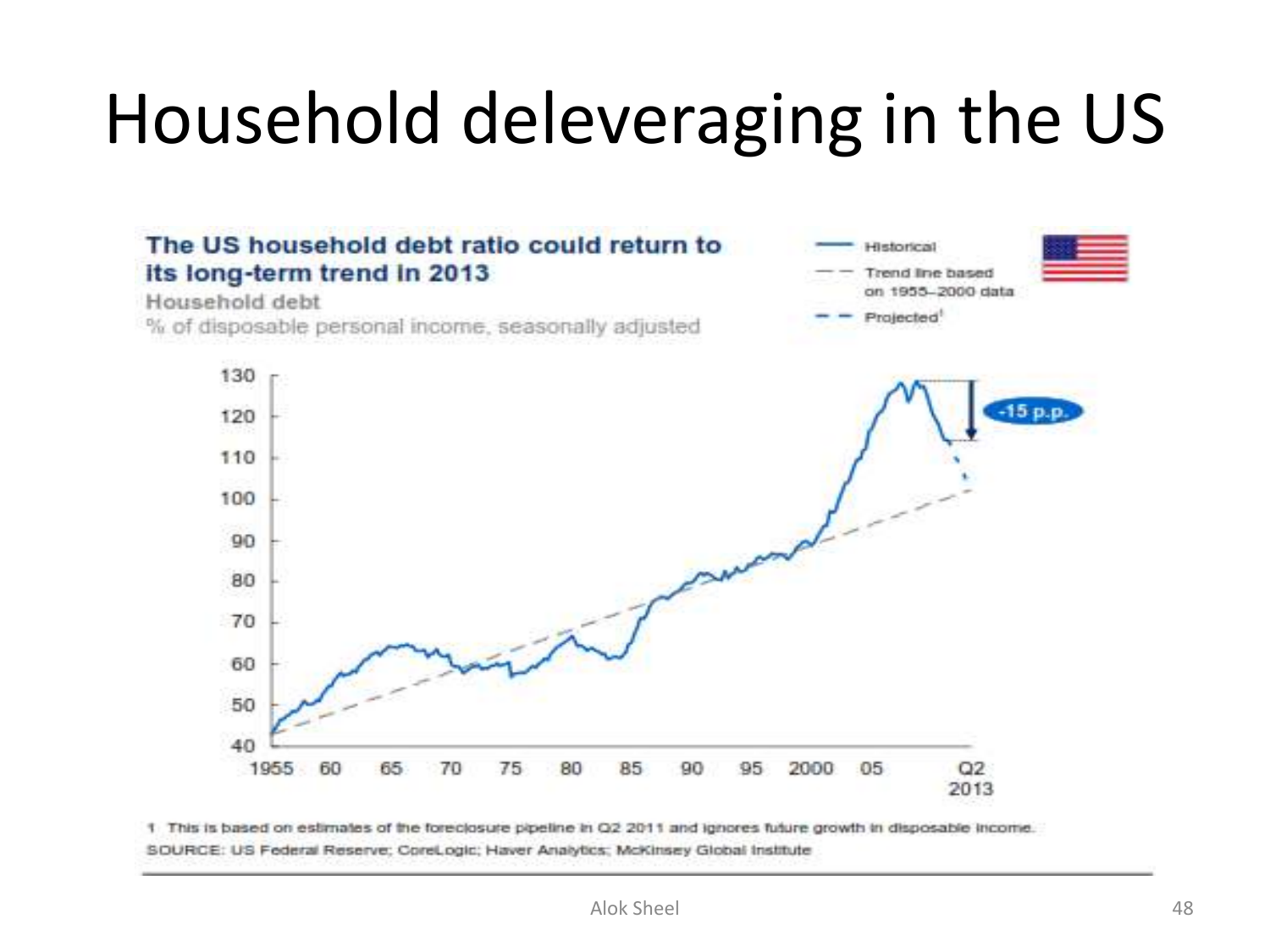### Europe has actually levered up



NOTE: Numbers may not sum due to rounding.

SOURCE: McKinsey Global Institute Financial Assets Database; McKinsey Global Institute analysis

Alok Sheel 49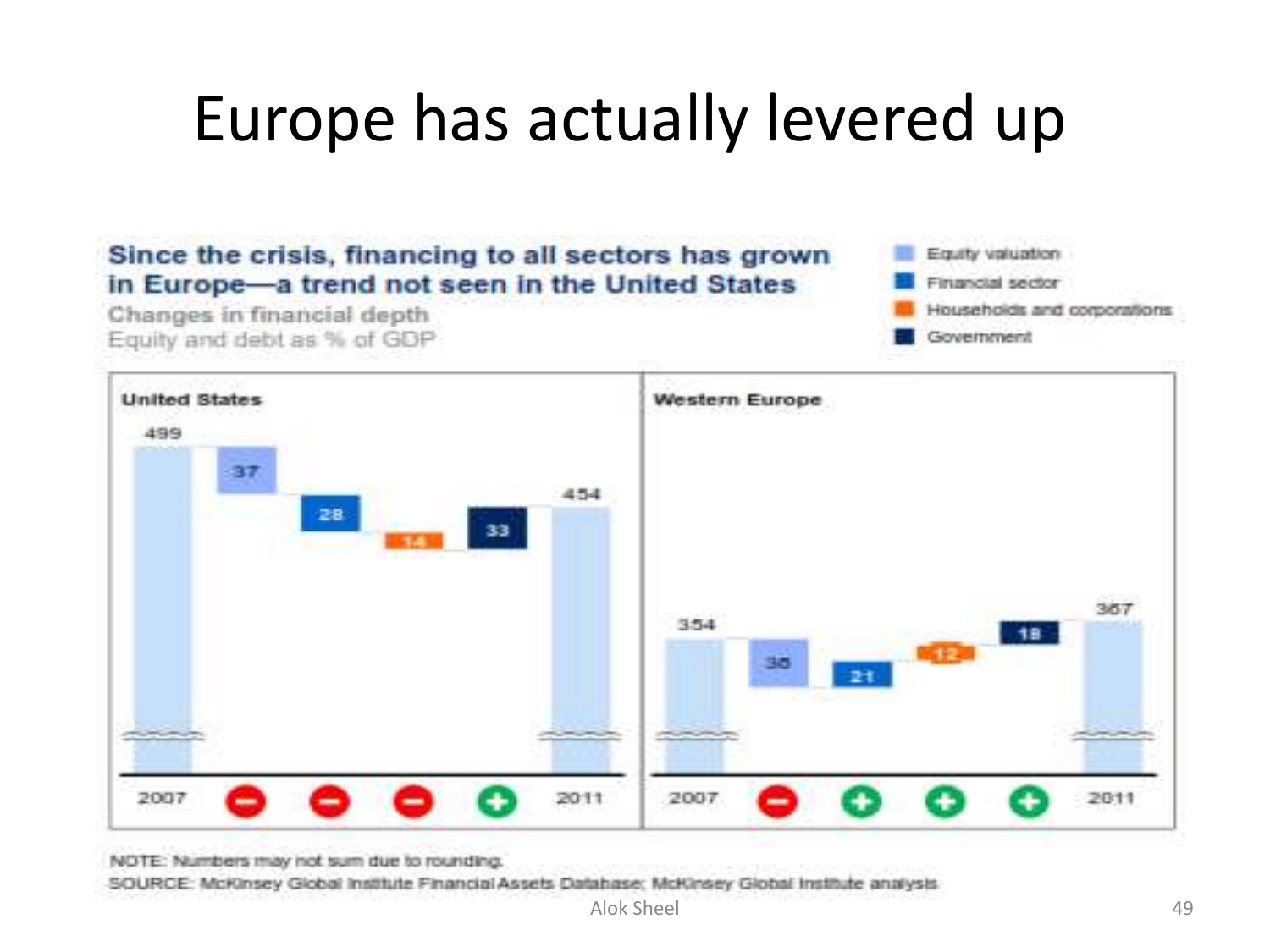### Overall, little deleveraging



1 Includes all loans and fixed-income securities of households, corporations, financial institutions, and government.

2 Defined as an increase of 25 percentage points or more.

3 Or latest available.

SOURCE: Haver Analytics; national central banks; McKinsey Giobal Institute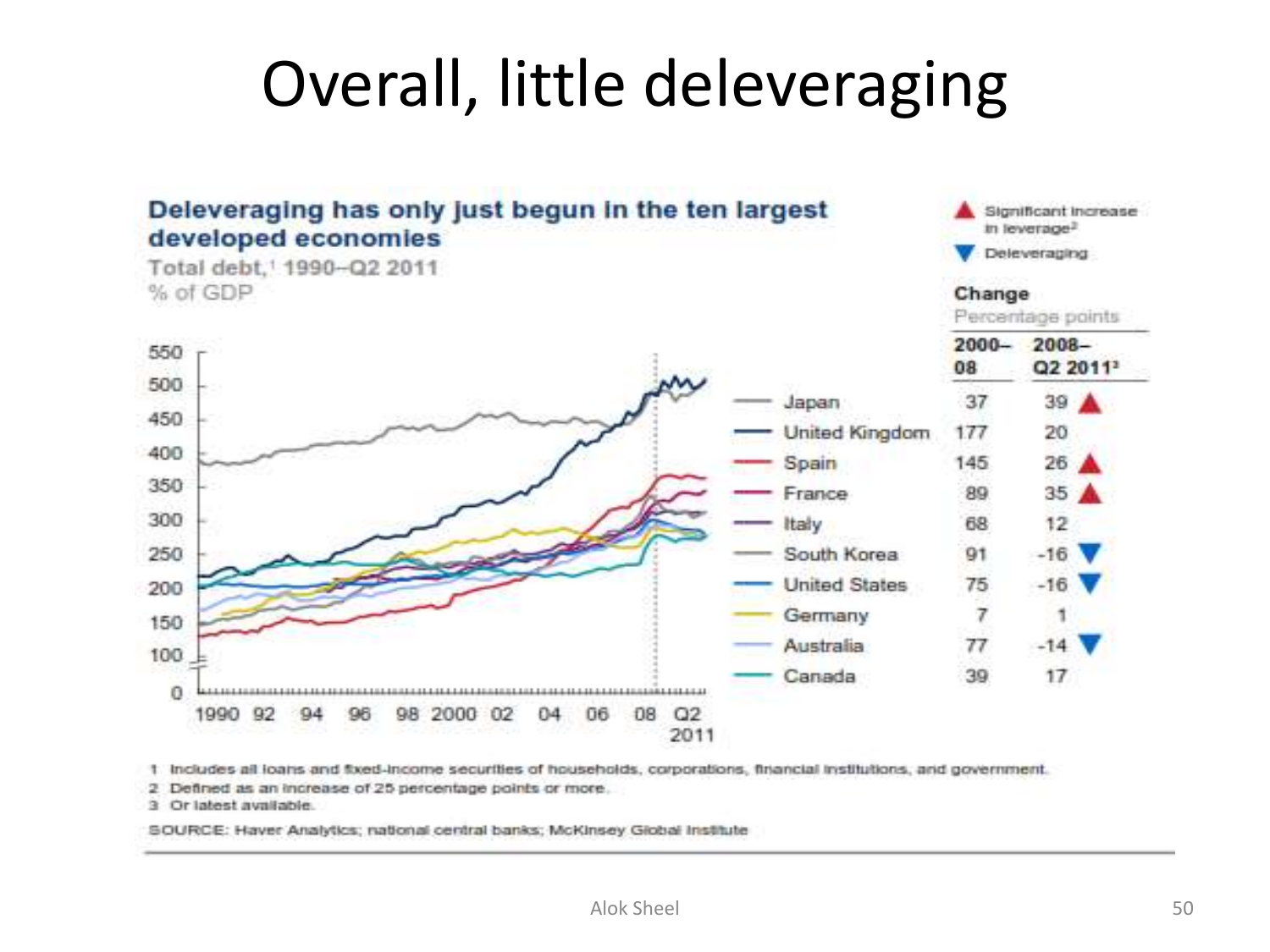# Is the narrative changing in EMEs

- EMEs trying to rebalance by turning to internal sources of growth?
- But is the decline in their Current Account Surplus due to collapse of external demand or rebalancing?
- Recent EME growth trends indicate that it could be the former.
- Danger of a Bretton Woods III?: public deficits in AMEs replacing private deficits even as imbalances return.